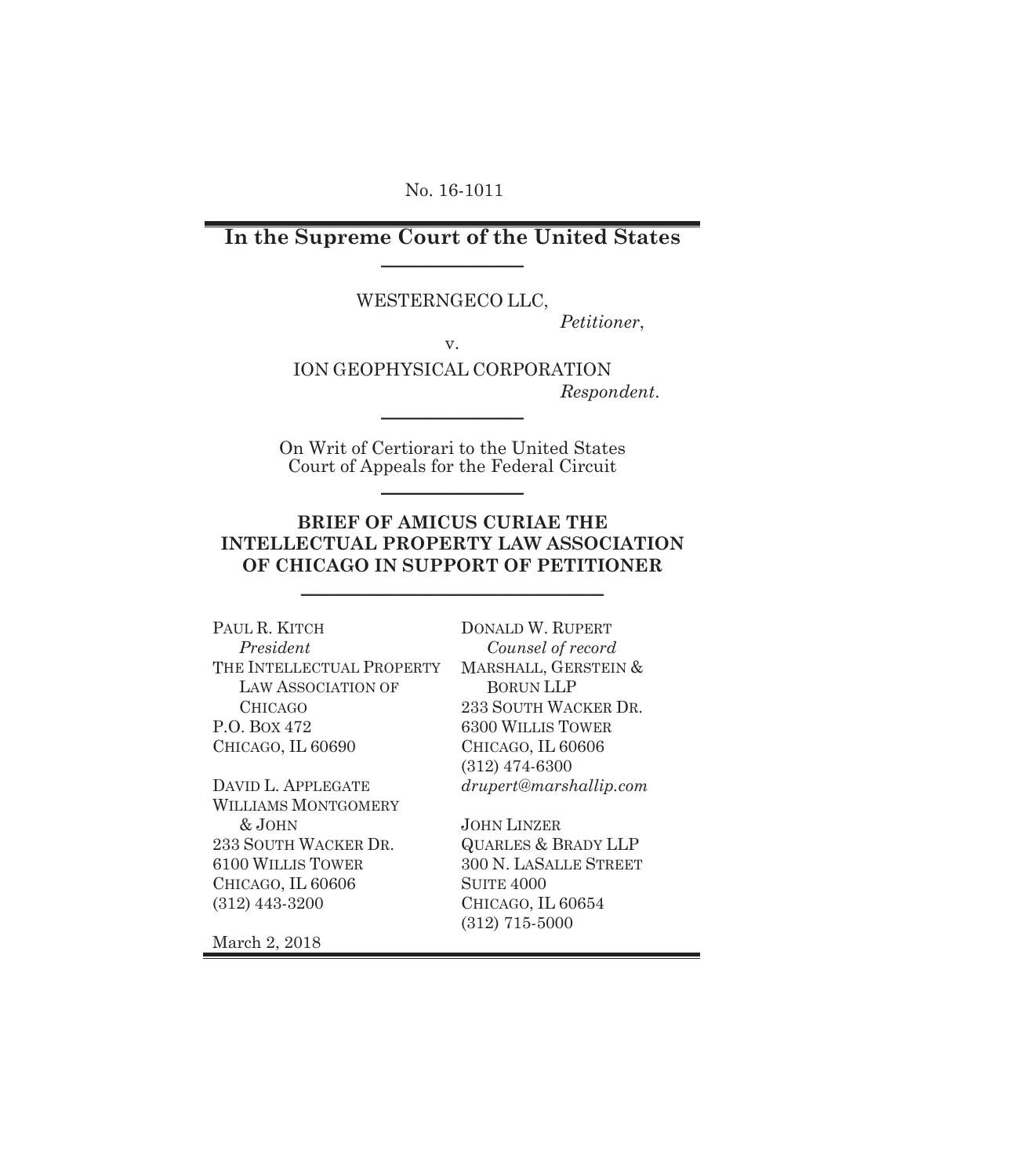# **QUESTION PRESENTED**

Whether the court of appeals erred in holding that lost profits arising from prohibited combinations occurring outside of the United States are categorically unavailable in cases where patent infringement is proven under 35 U.S.C § 271(f).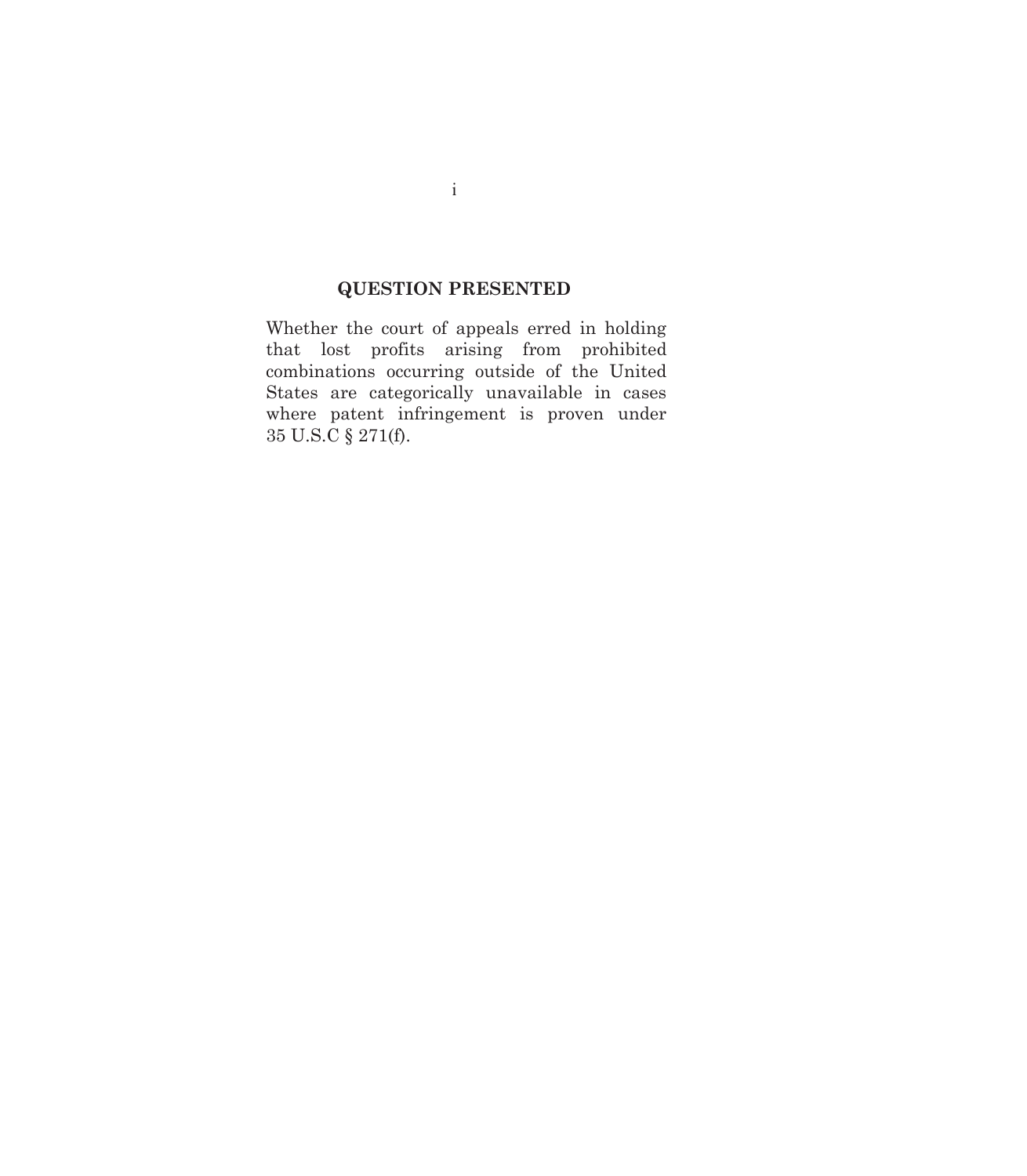# **TABLE OF CONTENTS**

# **Page(s)**

| I.   |    |                                                                                                                                                             |  |
|------|----|-------------------------------------------------------------------------------------------------------------------------------------------------------------|--|
| Η.   |    |                                                                                                                                                             |  |
| III. |    |                                                                                                                                                             |  |
|      | A. |                                                                                                                                                             |  |
|      | В. | Congress Explicitly Made<br><b>Extraterritorial Activities Part</b>                                                                                         |  |
|      | C. | Because Infringement Occurred<br>in the United States,<br>Section 271(f) Does Not Prohibit<br>the Court from Considering<br>Foreign Activities in Measuring |  |
|      | D. | The Federal Circuit's Refusal to<br>Permit Lost Profits for Section<br>271(f) Liability Will Have a<br>Significant Adverse Impact on                        |  |
| IV.  |    |                                                                                                                                                             |  |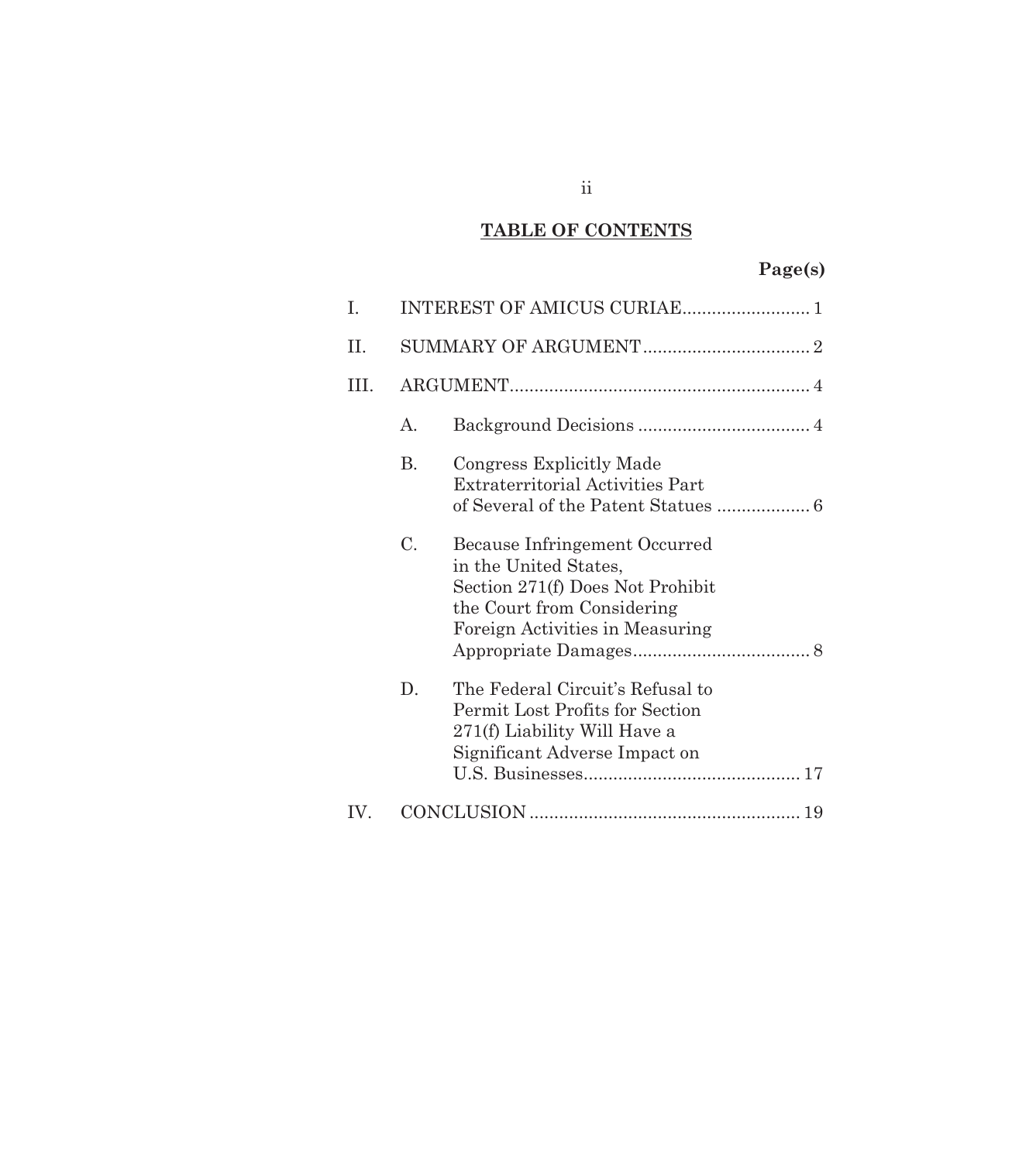# **TABLE OF AUTHORITIES**

 **Page(s)** 

## **Cases**

| Aro Mfg. Co. v. Convertible Top Replacement<br>Co.,                             |
|---------------------------------------------------------------------------------|
|                                                                                 |
| Deepsouth Packing Co. v. Laitram Corp.,                                         |
| eBay Inc. v. MercExchange LLC,                                                  |
| General Motors Corp. v. Devex Corp.,                                            |
| Goulds' Mfg. Co. v. Cowing,                                                     |
| Halo Electronics v. Pulse Electronics,                                          |
| King Instruments Corp. v. Perego,                                               |
| Livesay Window Co. v. Livesay Indus., Inc.,                                     |
| Mentor Graphics Corp. v. Eve-USA, Inc.,<br>851 F.3d 1275 (Fed. Cir. 2017)13, 14 |
| Panduit Corp. v. Stahlin Bros. Fibre Works,                                     |
| Inc.,                                                                           |

iii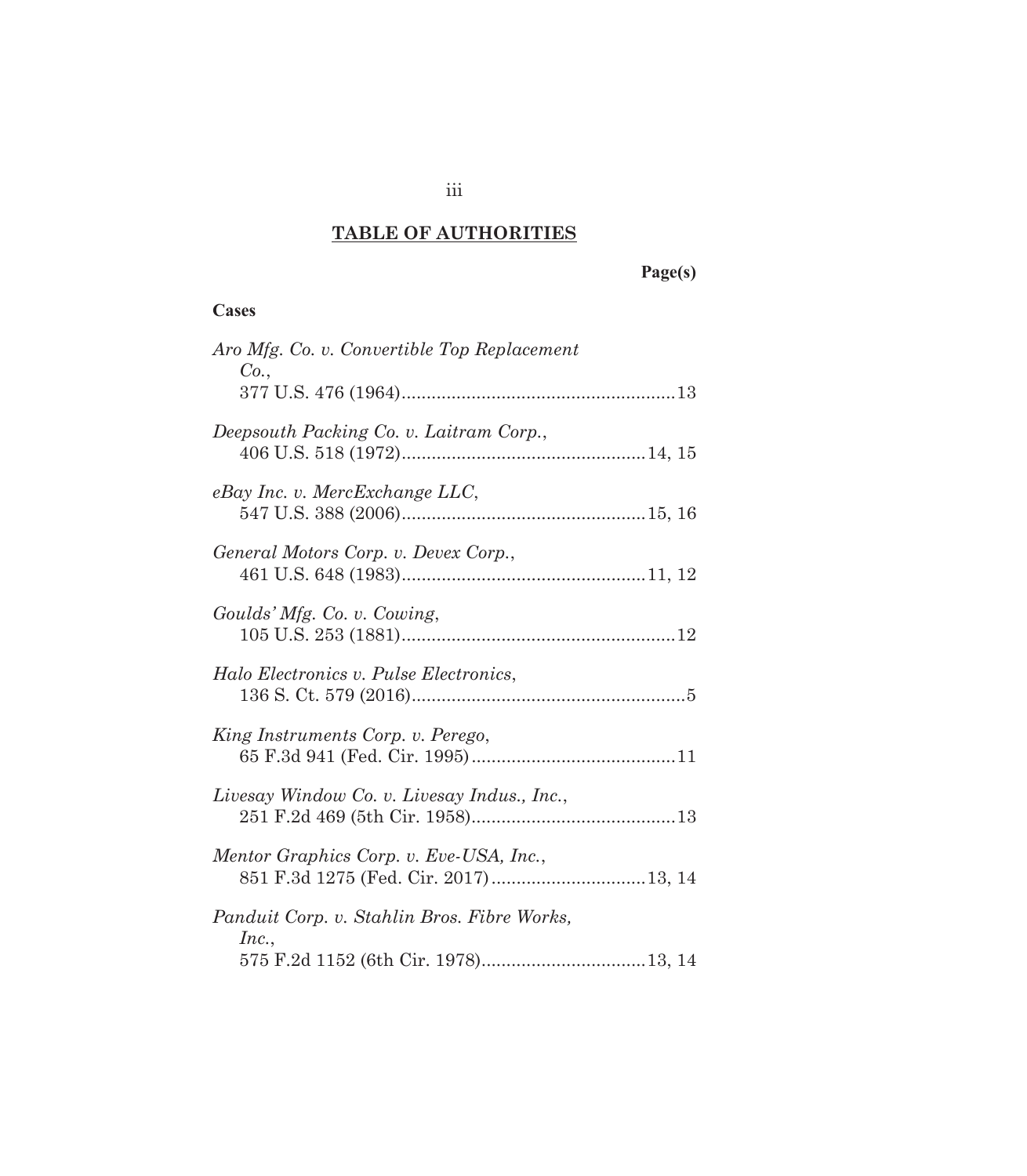# **TABLE OF AUTHORITIES (***continued***)**

# **Page(s)**

| R.R. Dynamics, Inc. v. A. Stucki Co.,                                                    |  |  |  |  |
|------------------------------------------------------------------------------------------|--|--|--|--|
| Schillinger v. United States,                                                            |  |  |  |  |
| State Industries, Inc. v. Mor-Flow Industries,                                           |  |  |  |  |
| Inc.,                                                                                    |  |  |  |  |
| WesternGeco L.L.C. v. ION Geophysical                                                    |  |  |  |  |
| Corp.,                                                                                   |  |  |  |  |
| WesternGeco LLC v. ION Geophysical Corp.,                                                |  |  |  |  |
| WesternGeco LLC v. ION Geophysical Corp.,<br>791 F.3d 1340 (Fed. Cir. 2015) 4, 9, 11, 16 |  |  |  |  |
| WesternGeco LLC v. ION Geophysical Corp.,                                                |  |  |  |  |
| <b>Statutes</b>                                                                          |  |  |  |  |
|                                                                                          |  |  |  |  |
|                                                                                          |  |  |  |  |
|                                                                                          |  |  |  |  |
|                                                                                          |  |  |  |  |

iv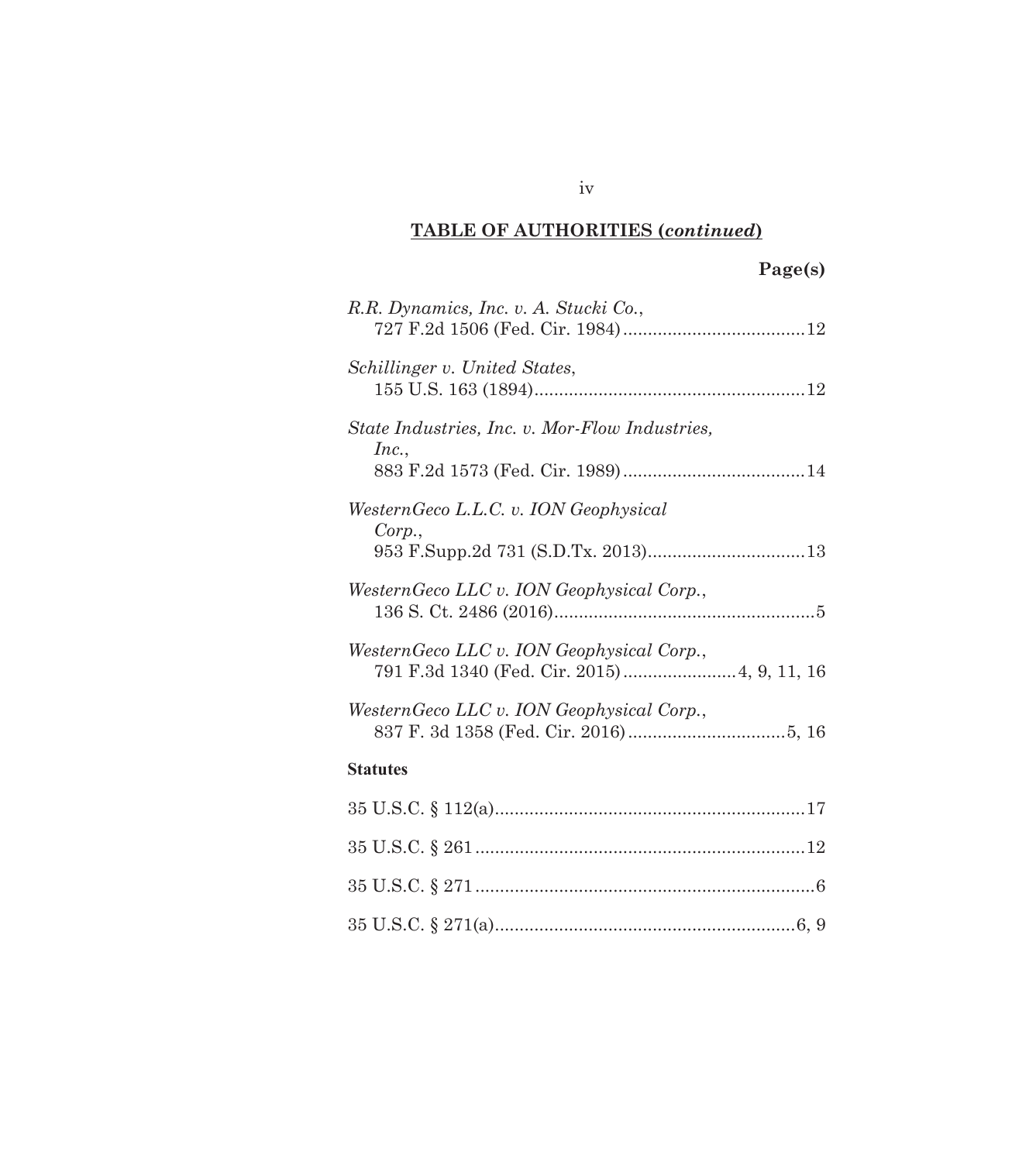# **TABLE OF AUTHORITIES (continued)**

# Page(s)

# **Other Authorities**

| H.R. Rep. No. 1587, 79th Cong., 2d Sess. 1-2 |
|----------------------------------------------|
|                                              |

 $\mathbf{V}$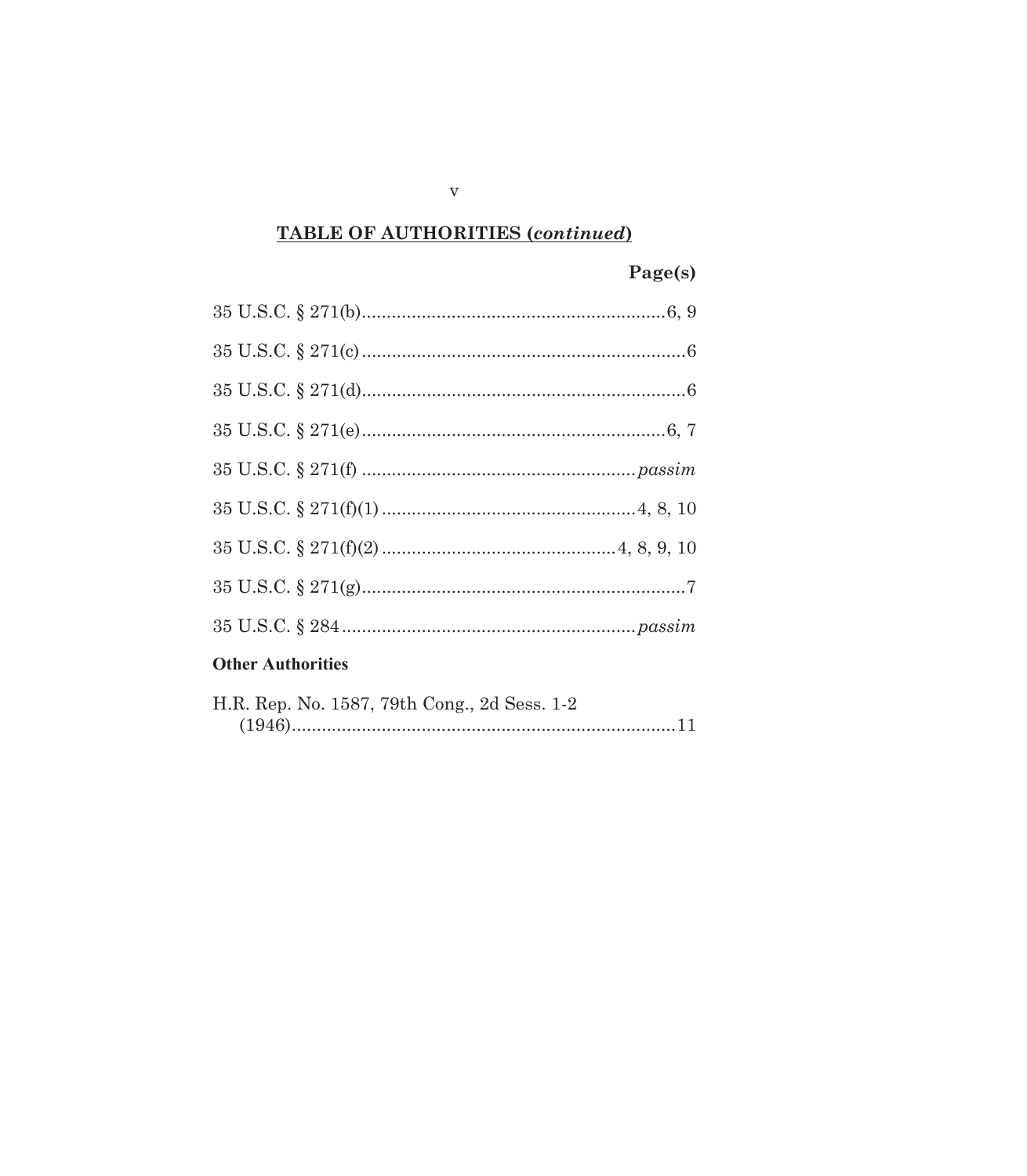### **I. INTEREST OF AMICUS CURIAE1**

The Intellectual Property Law Association of Chicago ("IPLAC") submits this brief as amicus curiae in support of Petitioner on the question presented.2,3 Founded in 1884, IPLAC is the country's oldest bar association devoted exclusively to intellectual property matters. Located in Chicago, a principal locus and forum for the nation's authors, artists, inventors, scholarly pursuits, arts, creativity, research and development, innovation, patenting, and patent litigation, IPLAC is a voluntary bar association of over 1,000 members with interests in the areas of patents, trademarks, copyrights, and trade secrets, and the legal issues they present. Its members include attorneys in private and corporate practices before

-

1

<sup>1</sup> Pursuant to Supreme Court Rule 37.6, no counsel for a party authored this brief in whole or in any part, no such counsel or a party made a monetary contribution intended to fund the preparation or submission of the brief, and no person other than the *amicus curiae*, its members, or its counsel, made such a monetary contribution.

<sup>2</sup> In addition to footnote 1, IPLAC believes that (a) no member of its Board or Amicus Committee who voted to prepare this brief, or any attorney in the law firm or corporation of such a member, represents a party to this litigation in this matter, (b) no representative of any party to this litigation participated in the authorship of this brief, and (c) no one other than IPLAC, or its members who authored this brief and their law firms or employers, made a monetary contribution to the preparation or submission of this brief.

<sup>3</sup> In this Court, Respondent and Petitioner filed blanket consents for the filing of amicus briefs on February 1 and February 2, 2018, respectively.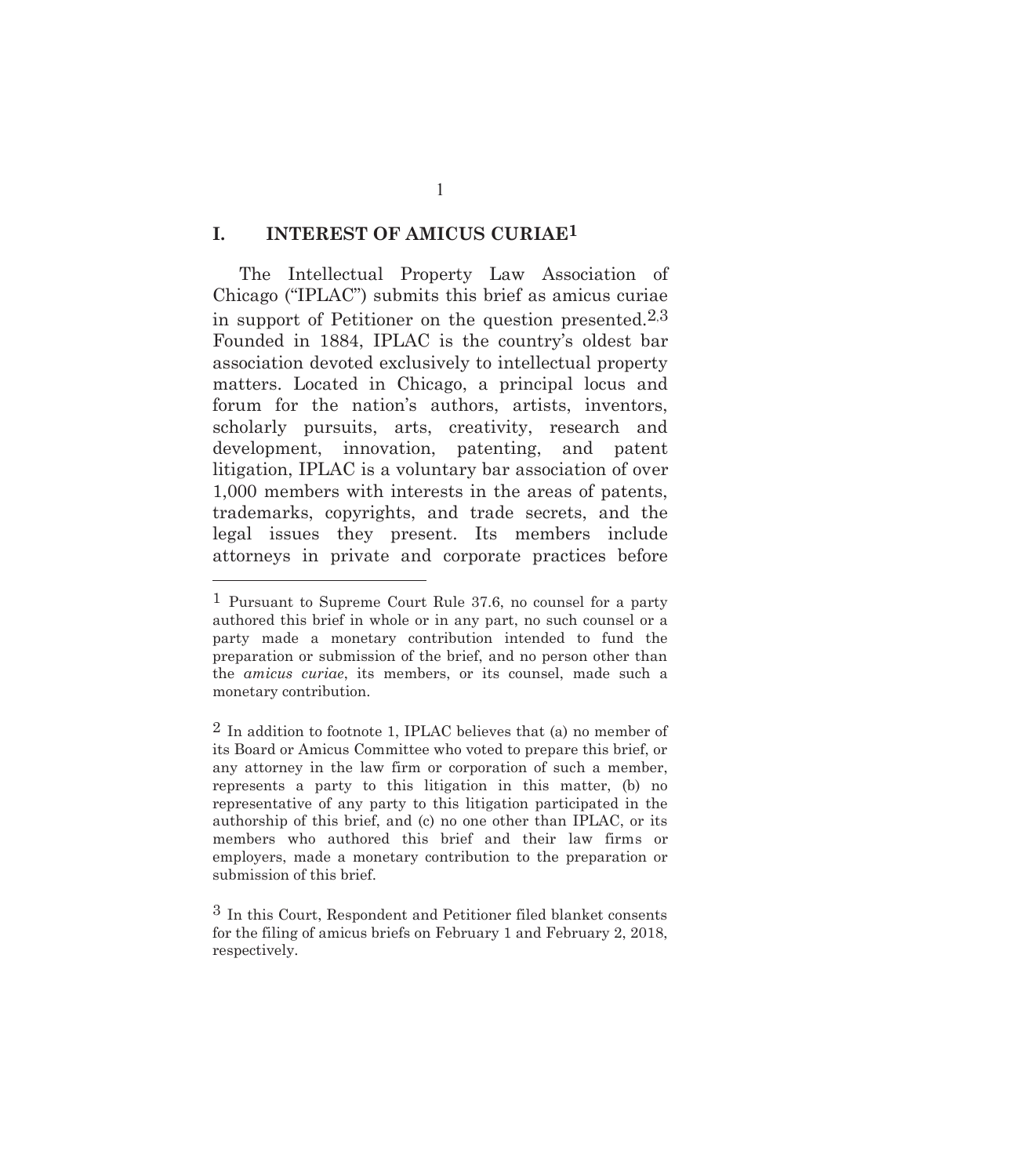federal bars throughout the United States, as well as the U.S. Patent and Trademark Office and the U.S. Copyright Office.4 IPLAC (a not-for-profit) represents both patent holders and other innovators in roughly equal measure. In litigation, IPLAC's members are split roughly equally between plaintiffs and defendants. As part of its central objectives, IPLAC is dedicated to aiding the development of intellectual property law, especially in the federal courts. A principal aim is to aid in the development and administration of intellectual property laws and the manner in which the courts and agencies, including the United States Patent and Trademark Office, apply them. IPLAC is also dedicated to maintaining a high standard of professional ethics in the practice of law, providing a medium for the exchange of views on intellectual property law among those practicing in the field, and educating the public at large.

### **II. SUMMARY OF ARGUMENT**

 $\overline{a}$ 

The damages section of the patent statute, 35 U.S.C. § 284, provides that "the court shall award the claimant damages adequate to compensate for the infringement, but in no event less than a reasonable royalty . . . ." This Court has held that Section 284 is intended to place the patent owner in a position as good as he would have been if there had been no infringement. The appellate court deprived the Petitioner of its lawful remedy by incorrectly finding

<sup>4</sup> Although over 30 federal judges are honorary members of IPLAC, none of them was consulted or participated in any way regarding this brief.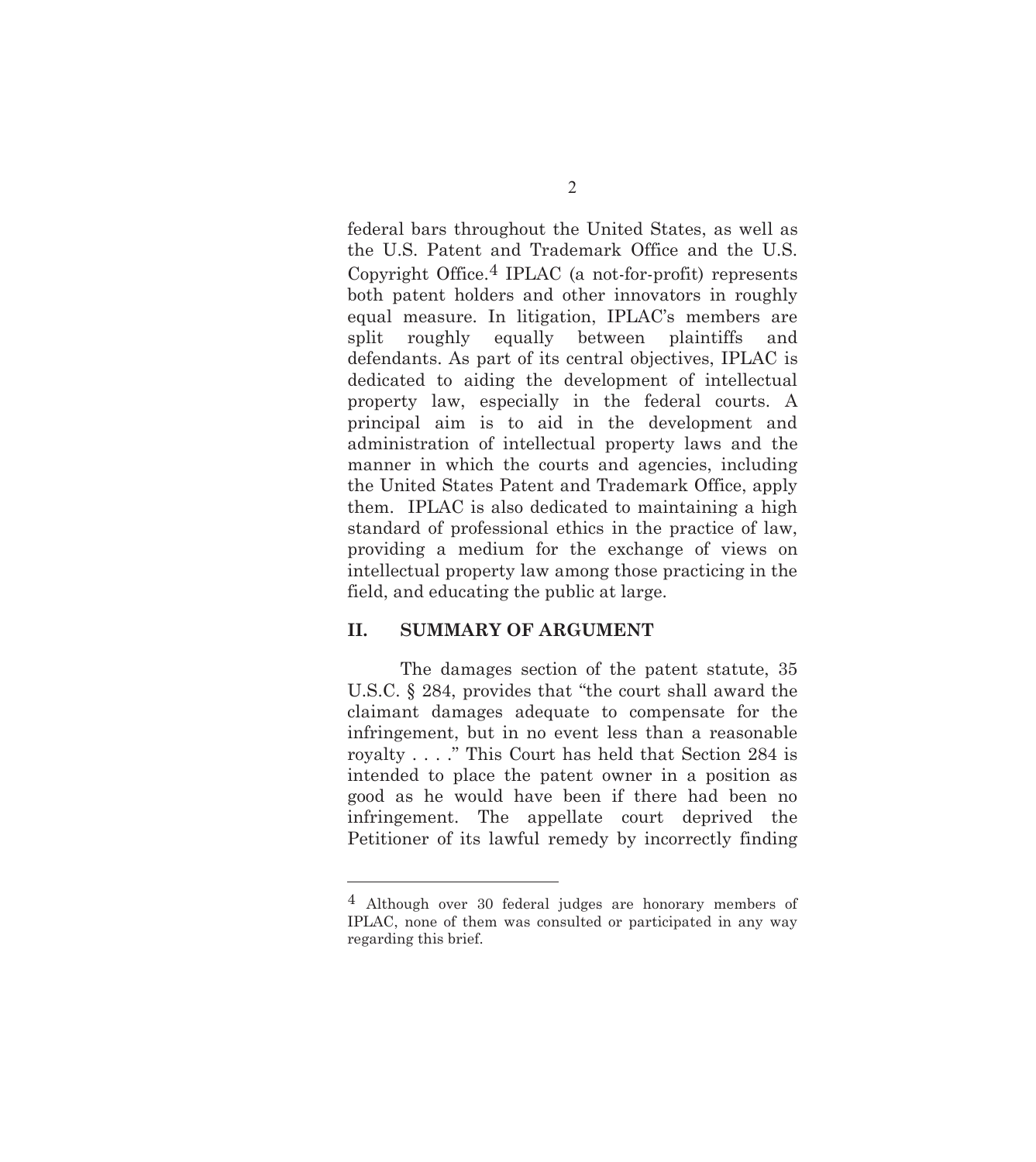that to do so would require extraterritorial application of U.S. patent law.

This case raises important issues of the application of the patent damages statute and the presumption against extraterritoriality. Here, there would be no extraterritorial application of U.S. law. Respondent is a U.S. company and its actions in the U.S. were held to infringe Petitioner's patents. No foreign entity was found to infringe the patents or required to pay damages for activities outside of the U.S.

These issues are important because of the global reach of U.S. based businesses. Patented products manufactured part by part, with the parts then sold in uncombined form to off-shore entities that assemble them, coupled with the requisite intent, is an infringement under  $\S 271(f)$ . The appellate court's categorical ruling precludes a patent owner from recovering its lost profits resulting from such infringement. That ruling also contravenes Section 284's mandate that a patent owner shall receive all of the damages adequate to compensate for the infringement.

IPLAC further supports the Petitioner because the Federal Circuit's failure to permit lost profits damages of the type at issue here may significantly impact U.S. patent owners and their sales and marketing activities world-wide.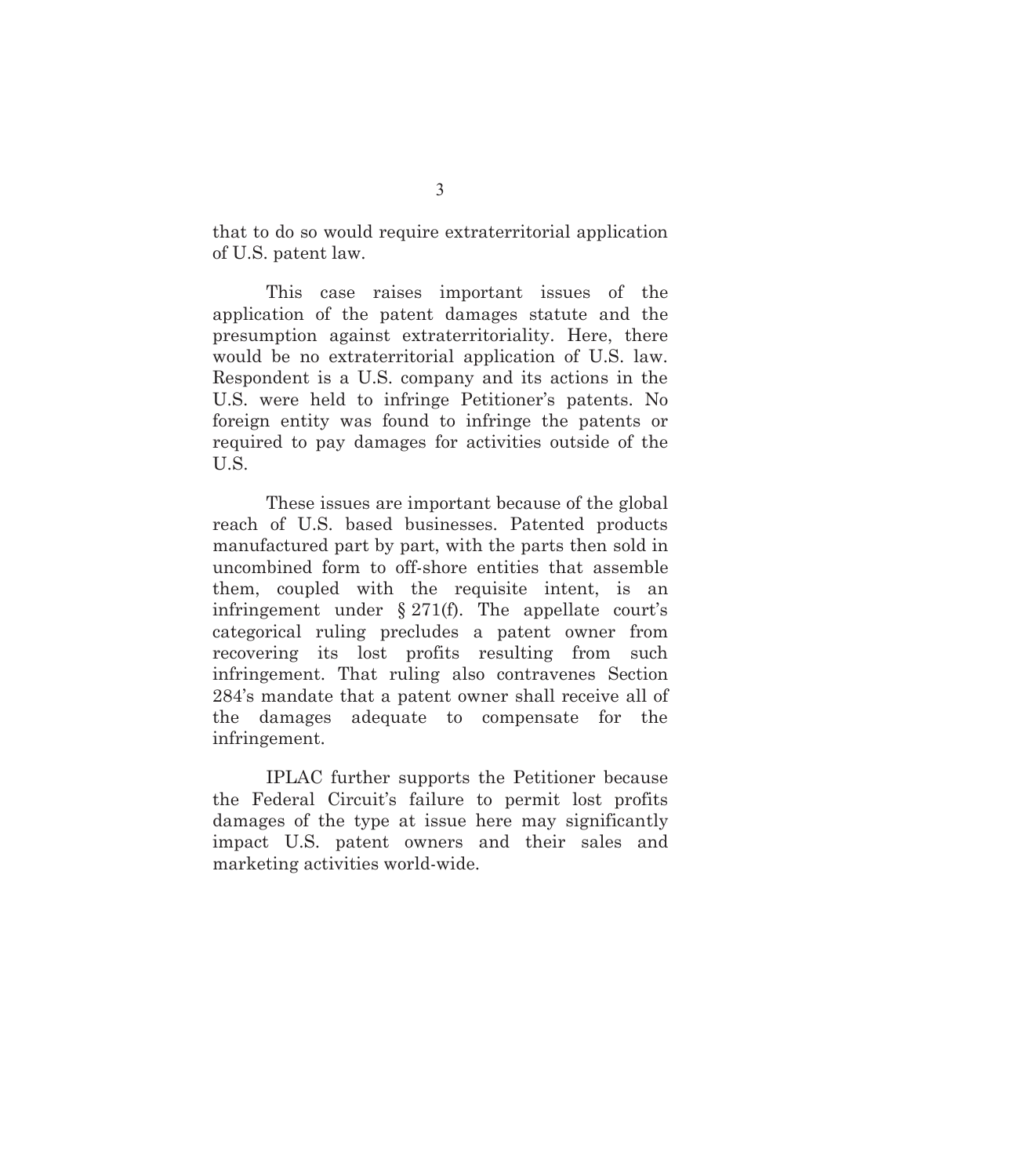### **III. ARGUMENT**

### **A. Background Decisions**

This case has been back and forth between this Court and the Federal Circuit, resulting in multiple decisions, dissents, and an order denying rehearing *en banc*.

1. After a jury trial, the district court entered a judgment that Respondent ION infringed claims of the asserted patents under 35 U.S.C.  $\S\S 271(f)(1)$  and  $271(f)(2)$ , found no willful infringement, awarded damages of lost profits and a reasonable royalty as found by the jury. The lost profits award involved profits on activities that occurred outside the United States.

2. On July 2, 2015, in *WesternGeco LLC v. ION Geophysical Corp.*, 791 F.3d 1340 (Fed. Cir. 2015) ("*WesternGeco – I*"), the Federal Circuit affirmed the judgment of infringement and concluded that the district court committed no error in finding no willful infringement. *Id.* at 1347-49, 1353-54. The court rejected, 2-1, the award of lost profits for infringement under 35 U.S.C. § 271(f) resulting from activities outside the U.S. because such an award would require applying § 271(f) extraterritorially. *Id.* at 1351. Regarding the majority's lost profits ruling, Judge Wallach dissented, noting that the infringing acts under § 271(f) occurred in the U.S. and that an "appropriate connection" existed between that domestic infringement and the resulting lost foreign sales. *Id.* at 1360.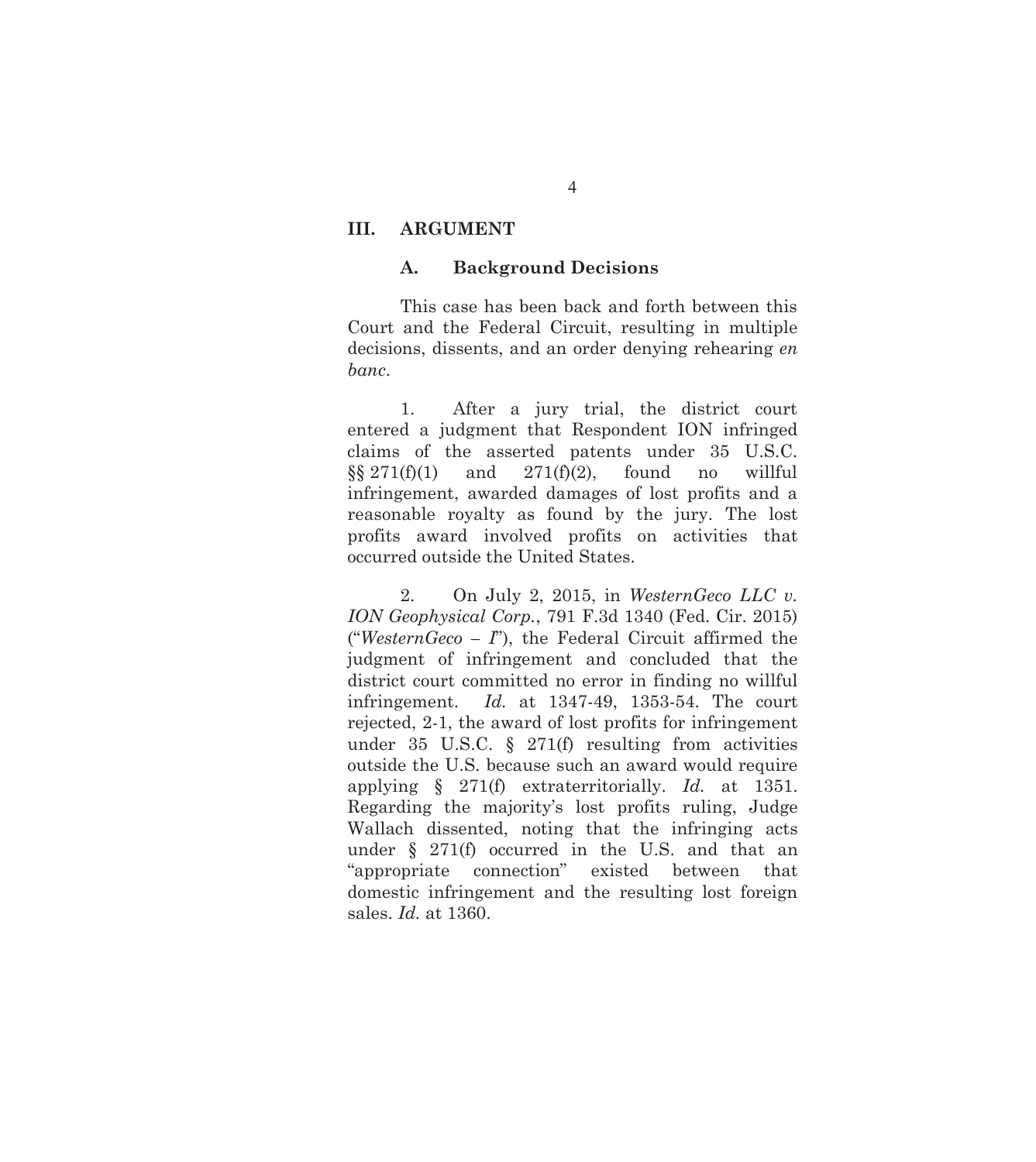3. On October 30, 2015, the Federal Circuit denied WesternGeco's petition for rehearing *en banc*. Pet.App. 176a-180a. Joined by Judges Newman and Reyna, Judge Wallach dissented from denial of that petition in relation to the lost profits issue for the reasons he provided in dissent in the previous panel decision. *Id.*

4. In February 2016, WesternGeco petitioned this Court for certiorari asking, among other things, that its petition be held until the Court announced its decision in *Halo Electronics v. Pulse Electronics*, 136 S. Ct. 579 (2016), argued three days earlier. The petition requested that the Court grant certiorari, vacate, and remand ("GVR") for further consideration if *Halo* did anything other than completely affirm the Federal Circuit's *Seagate* test for willful infringement. When this Court abrogated the *Seagate* test in deciding *Halo* on June 13, 2016, the Court issued the GVR order and remanded WesternGeco's case to the Federal Circuit. 136 S. Ct. 2486 (2016).

5. After remand, on September 21, 2016, the Federal Circuit issued its second opinion *WesternGeco LLC v. ION Geophysical Corp.*, 837 F. 3d 1358 (Fed. Cir. 2016) ("*WesternGeco – II*"). In that opinion, the court vacated the district court's finding of no willful infringement and remanded that issue to the district court for consideration under the *Halo* standard. On all other issues, including the non-availability of lost profits, the court reinstated its earlier opinion. *Id.* Regarding the majority's refusal to award lost profits, Judge Wallach again dissented. *Id.* at 1365-69.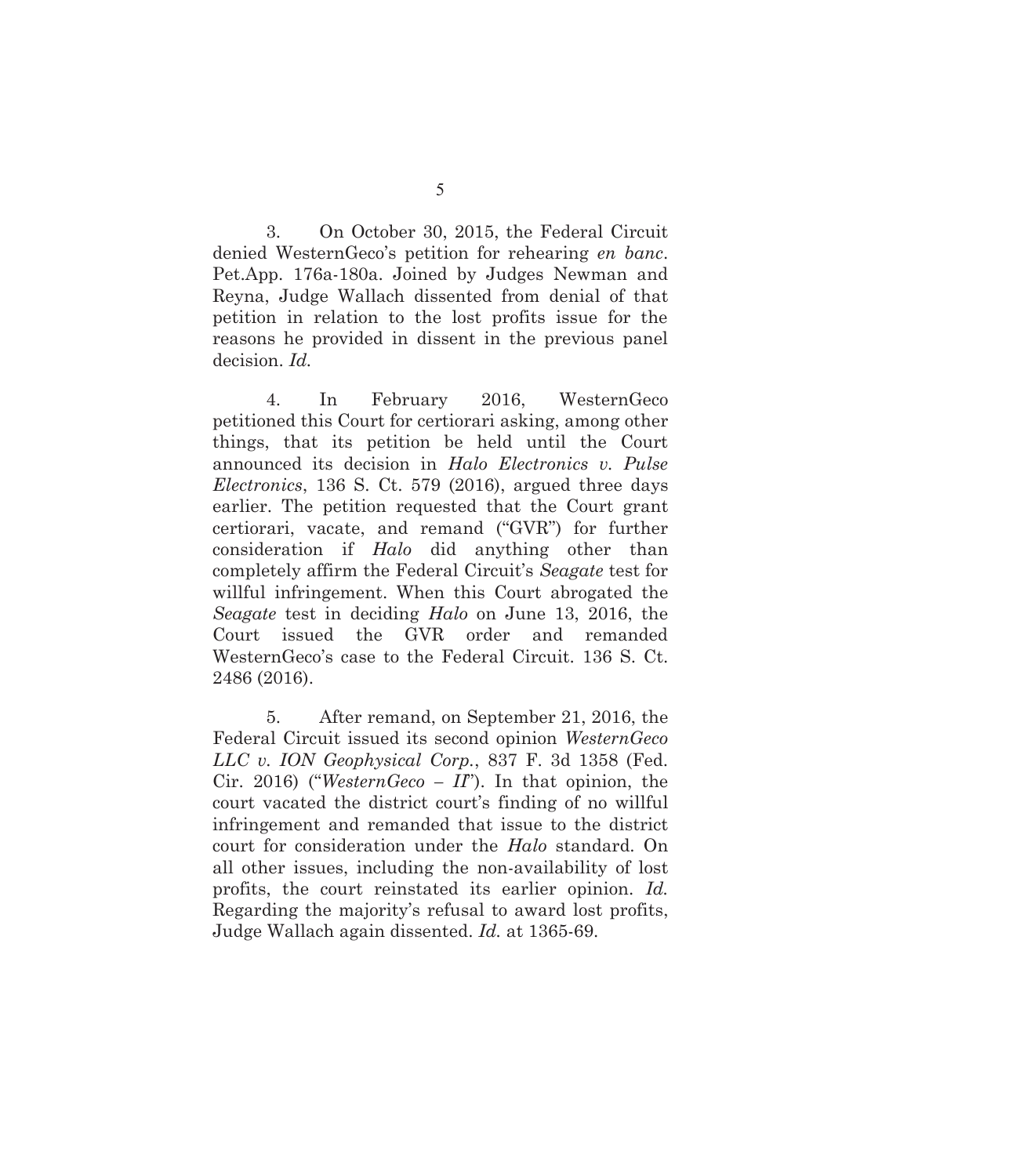## **B. Congress Explicitly Made Extraterritorial Activities Part of Several of the Patent Statues**

Congress defined patent infringement in 35 U.S.C. § 271. While Congress has limited certain portions of the statute to activities occurring solely within the U.S., it has expressly covered, in other portions of the statute, activities in the U.S. coupled with activities in foreign countries.

On their face, activities that give rise to infringement defined in Sections 271(a)-(e), inclusive, are limited to actions occurring in the United States.

- $\bullet$  Section 271(a) defines infringing activities to include (i) making, (ii) using, (iii) offering to sell, or (iv) selling any patented invention "within the United States," as well as (v) importing any patented inventions into the United States. 35 U.S.C. § 271(a).
- $\bullet$  Section 271(b) defines inducement, without mention of location. However, the predicate for infringement is  $\S$  271(a), which focuses on activity in the U.S.
- $\bullet$  Section 271(c) addresses contributory infringement, and requires an offer to sell, a sale, or importation of a specified component within the U.S. Therefore, extraterritorial activities are not covered.
- $\bullet$  Section 271(d) places limits on infringement under  $\S$  271(a), (b) and (c).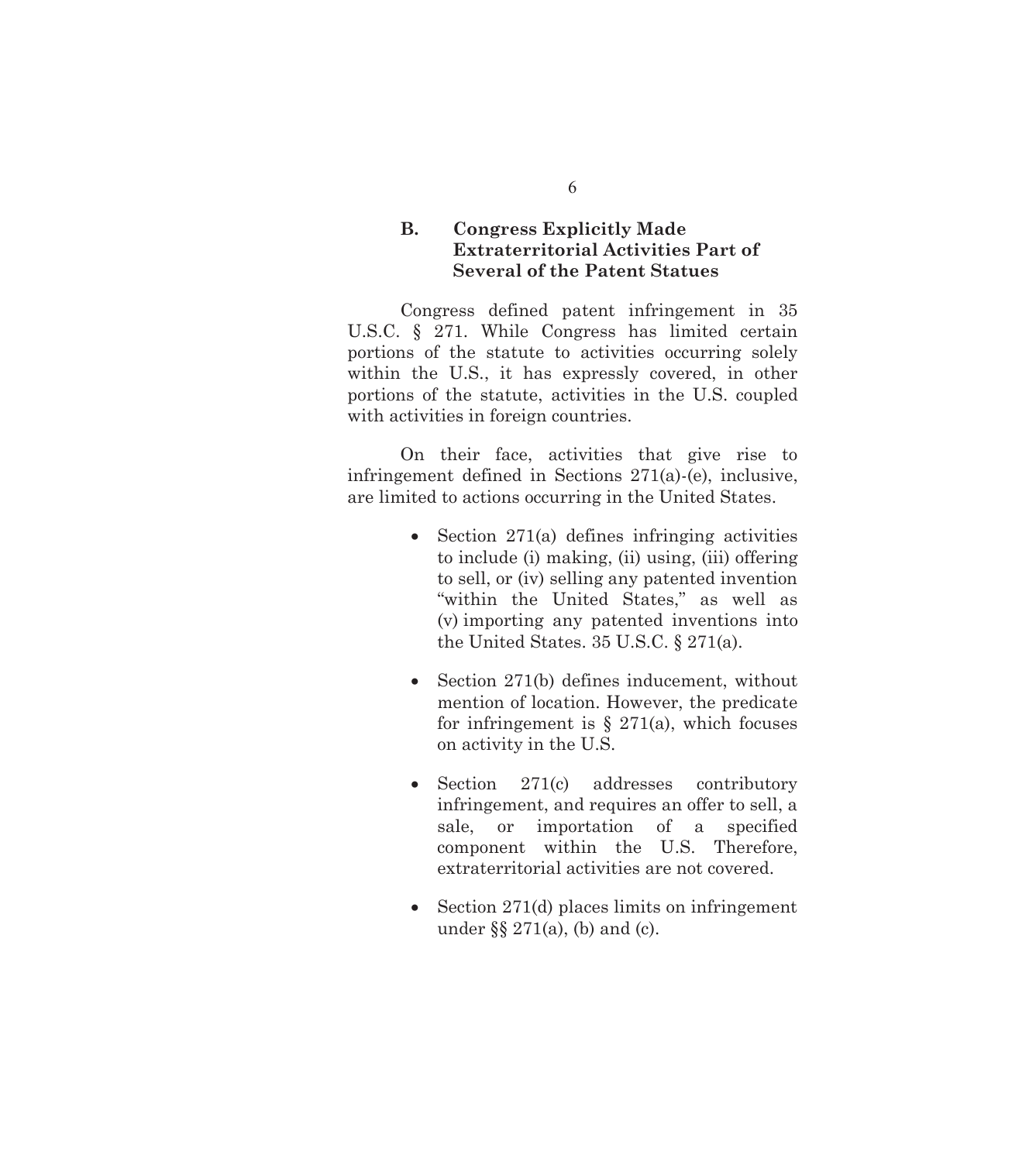$\bullet$  Section 271(e) addresses activities occurring within the U.S. with regard to drugs or biological products, *i.e.*, unique situations not present here.

On the other hand, both Sections 271(f), which is relevant here, and 271(g) explicitly address extraterritorial activities.

- Section  $271(f)$  is directed to those who would otherwise supply all or a substantial portion of the components of a patented invention in or from the U.S., with the components then assembled outside of this country, just to avoid infringement. On its face, § 271(f) requires significant activity in this country as a *sine qua non* of patent infringement.
- Section  $271(g)$  extends liability to the importation, offers to sell, sales, or uses of a product within the U.S., where the product is made outside the U.S. by a process patented in the U.S. Again, no infringement takes place unless a significant act is performed in this country. By itself, performing the patented process entirely outside of the U.S. is not considered infringement at all.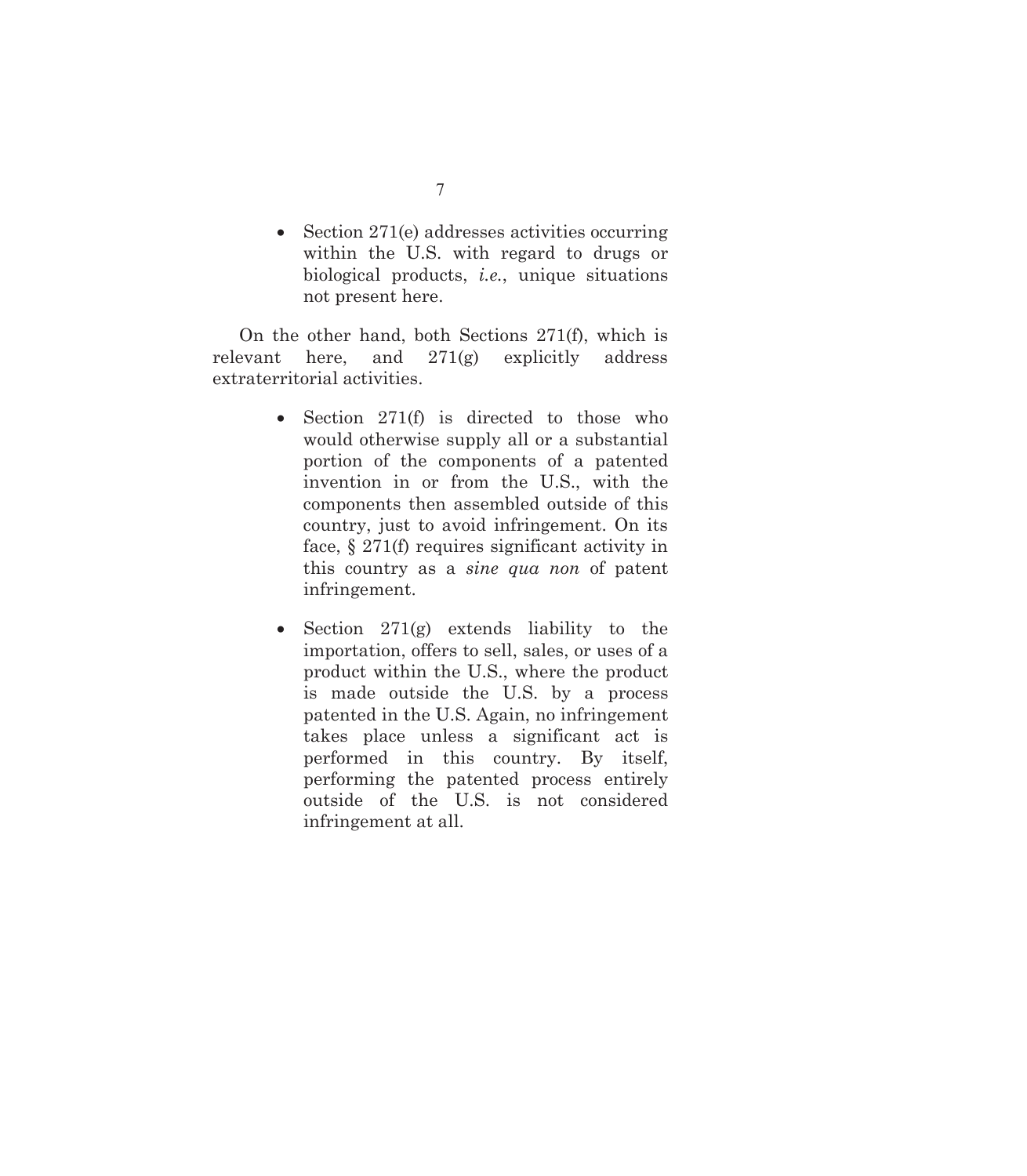## **C. Because Infringement Occurred in the United States, Section 271(f) Does Not Prohibit the Court from Considering Foreign Activities in Measuring Appropriate Damages**

Sections  $271(f)(1)$  and  $271(f)(2)$  form the basis for the infringement judgment affirmed by the Federal Circuit. Together, those sections provide that any person who supplies from the United States in an uncombined manner: (i) all or a substantial portion of the components of a patented invention  $(\S 271(f)(1))$ , or (ii) any component of a patented invention that is especially made or especially adapted for use in the invention and is not a staple article of commerce  $(\S 271(f)(2))$ , shall be liable as an infringer if the components or component become combined outside of the United States in a manner that would infringe the patent if such combination had occurred in the United States.

ION's infringement of WesternGeco's patents occurred in the United States. ION does not dispute that it manufactured components of the patented sensor systems in the U.S. and then exported them to foreign countries where such components were combined. That combination resulted in the jury's verdict of infringement of the four asserted patents under both 35 U.S.C.  $\S \ \ 271(f)(1)$  and  $271(f)(2)$ . Pet.App. 170a-171a. (Because the district court held on summary judgment that ION infringed claim 18 of the '520 patent under 35 U.S.C.  $\S 271(f)(1)$ , that claim was before the jury only as to infringement under 35 U.S.C. § 271(f)(2). Consequently, in the district court, all of the asserted claims were held to have been infringed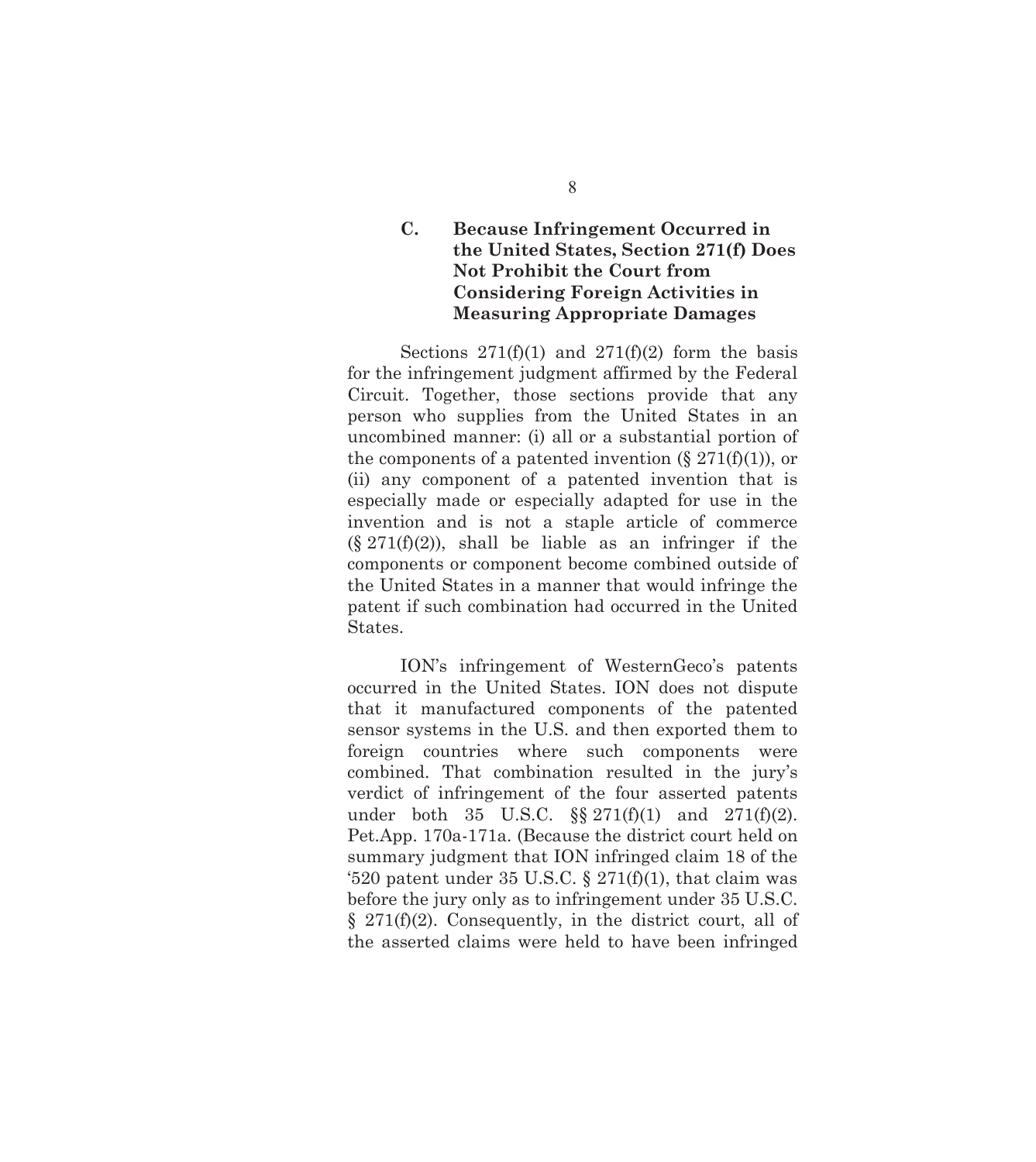under each of these statutes. *WesternGeco – I,* 791 F.3d at 1343-44.) The Federal Circuit unanimously affirmed the § 271(f)(2) infringement findings, *id.* at 1354, and ION did not petition this Court for review of them.

As to damages, the jury awarded WesternGeco lost profits of \$93,400,000 and a reasonable royalty of \$12,500,000. On appeal, ION did not challenge the reasonable royalty award but did challenge the "award of lost profits resulting from lost contracts for services to be performed abroad." *Id.* at 1349. On this issue, the majority held that "lost profits cannot be awarded for damages resulting from these lost contracts." *Id.* Judge Wallach dissented from the majority's lost profits holding and would have permitted such lost profits. *Id.* at 1354-1364.

Although the infringement in this case indisputably occurred in the United States, the Federal Circuit devised a rigid, *per se* rule precluding recovery of lost profits damages caused by infringement under  $\S$  271(f) if those damages arose outside of the U.S. The Federal Circuit misconstrues and misapplies the clear and unambiguous language of § 271(f) and the reasons why Congress enacted that statute. Rather than treating  $\S$  271(f) as a separate, stand-alone liability statute, the court read that section as identical to  $\S$  271(a) – (b) in territorial scope. But, that conclusion is erroneous because § 271(f) clearly states that certain actions occurring within the United States coupled with activities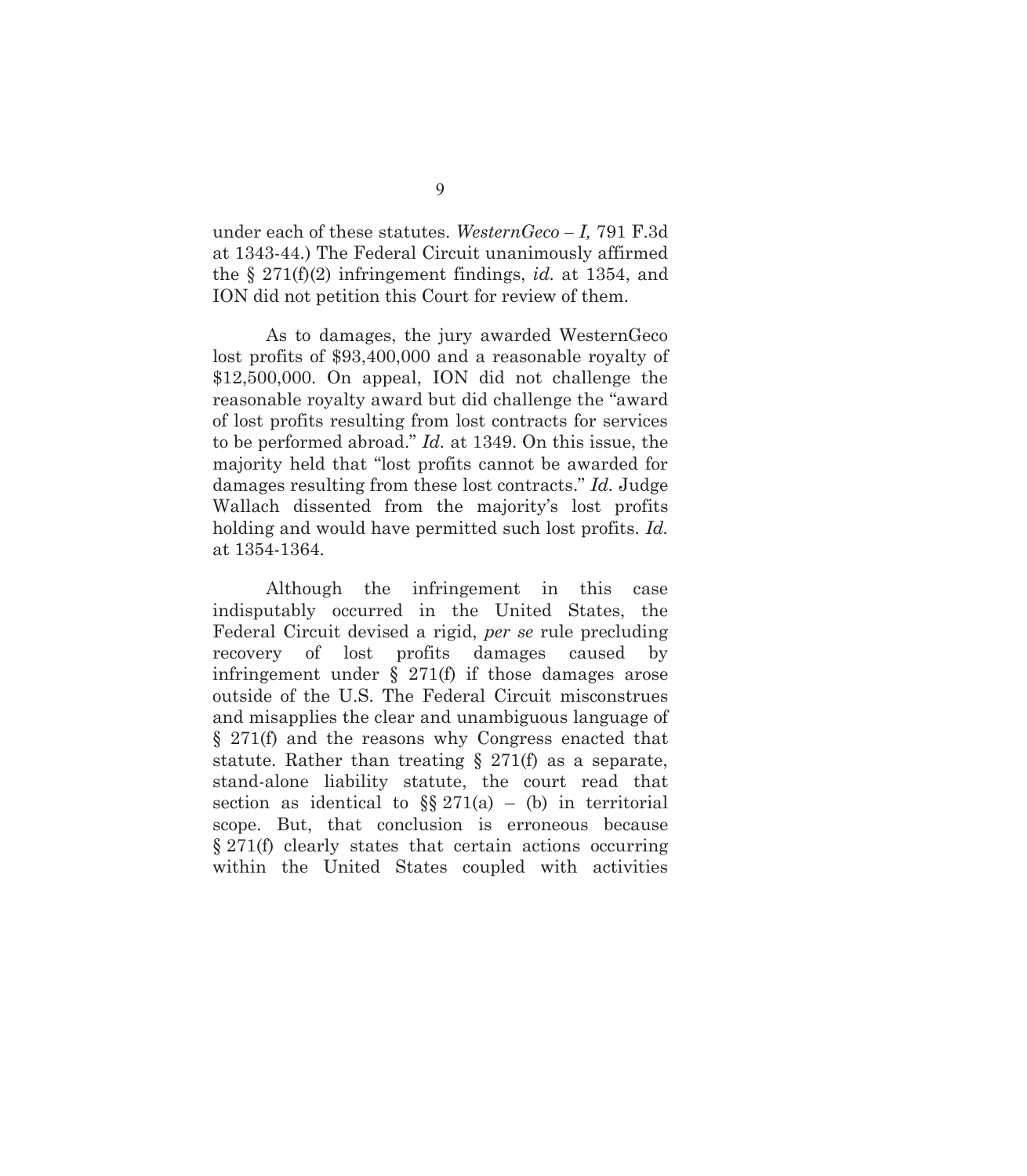occurring outside the United States will give rise to infringement liability within the U.S.5

There is no question that ION's infringement under Section 271(f) required consideration of actions both in the U.S. and outside the U.S. That is what Sections  $271(f)(1)$  and  $271(f)(2)$  demand and that is what the jury found. The question to be answered is the scope of damages available to WesternGeco for that infringement.

The answer to that question is found in Section 284, which plainly provides that a successful patent owner "shall" recover "damages adequate to compensate for the infringement," with no statutory

 $\overline{a}$ 

(2) Whoever without authority supplies or causes to be supplied in or from the United States any component of a patented invention that is especially made or especially adapted for use in the invention and not a staple article or commodity of commerce suitable for substantial noninfringing use, where such component is uncombined in whole or in part, knowing that such component is so made or adapted and intending that such component will be combined outside of the United States in a manner that would infringe the patent if such combination occurred within the United States, shall be liable as an infringer."

<sup>5</sup> Section 271(f) states:

<sup>&</sup>quot;(1) Whoever without authority supplies or causes to be supplied in or from the United States all or a substantial portion of the components of a patented invention, where such components are uncombined in whole or in part, in such manner as to actively induce the combination of such components outside of the United States in a manner that would infringe the patent if such combination occurred within the United States, shall be liable as an infringer.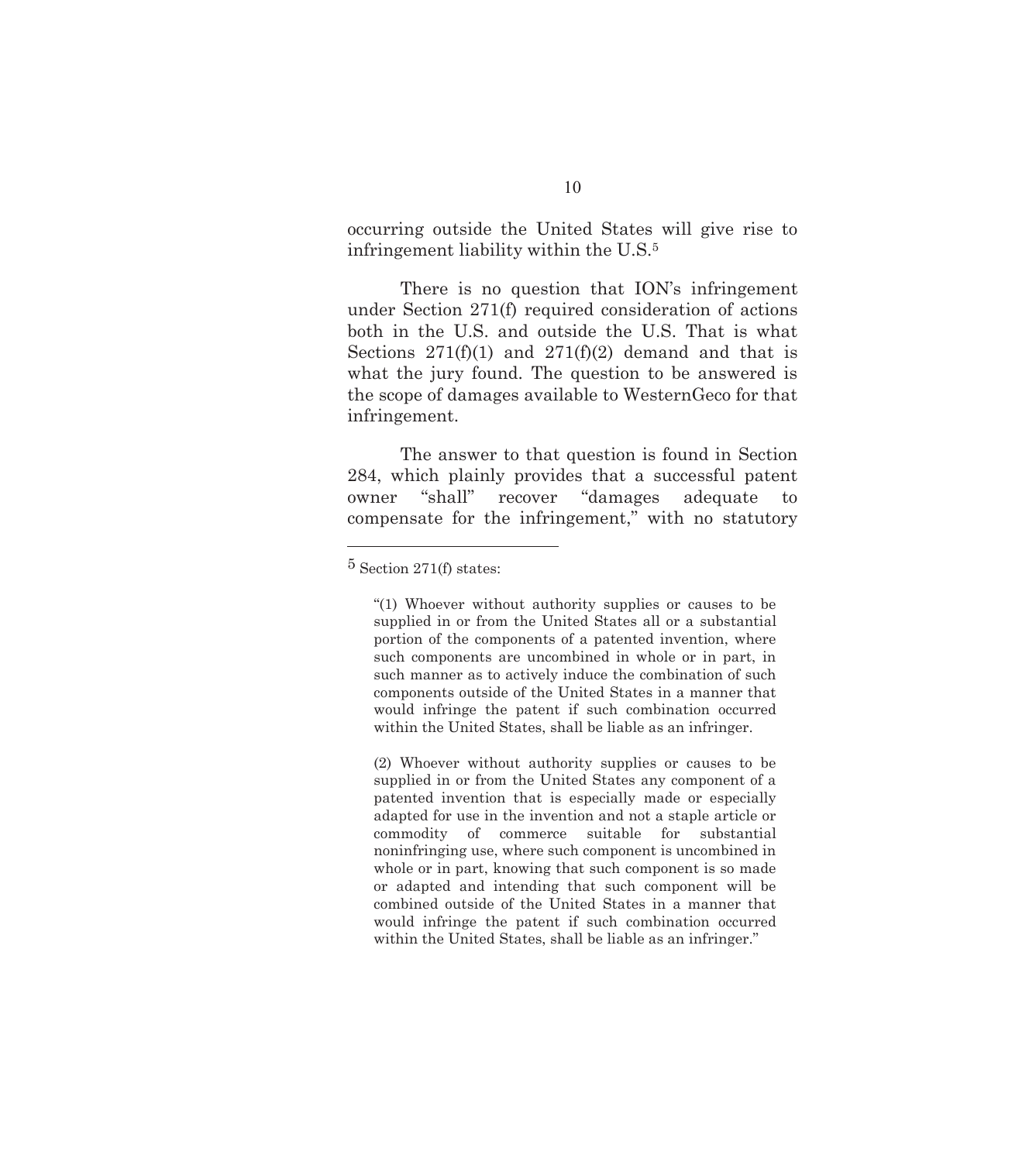restriction on where those damages are deemed to have occurred, thus ensuring that the infringer pays for tort it has committed. *Cf. General Motors Corp. v. Devex Corp.*, 461 U.S. 648, 654-55 (1983) ("Congress sought [by Section 284] to ensure that the patent owner would in fact receive full compensation for '*any damages*' he suffered as a result of the infringement," emphasis in original, quoting H.R. Rep. No. 1587, 79th Cong., 2d Sess. 1-2 (1946)). Indeed, the Federal Circuit itself has embraced this conclusion. *King Instruments Corp. v. Perego*, 65 F.3d 941, 947 (Fed. Cir. 1995) ("Section 284 imposes no limitation on the types of harm resulting from infringement that the statute will redress. The section's broad language awards damages for any injury as long as it resulted from the infringement."). One manner of determining those damages is a lost profits analysis. Among other things, this analysis requires evidence on the amount of infringing sales made by the defendant so that the patent owner plaintiff can show the profits it would have received had it made those sales.

The foreign activities here resulted in the sales upon which WesternGeco based its lost profits damages. The majority concluded that if an award of lost profits was measured by activity occurring in a foreign country that would give an extraterritorial effect to the patent statute. *WesternGeco – I*, 791 F.3d at 1349-51. Specifically, the Federal Circuit held that "[j]ust as the United States seller or exporter of a final product cannot be liable for use abroad, so too the United States exporter of component parts cannot be liable for use of the infringing article abroad." *Id.* at 1351. In so holding, the majority erred.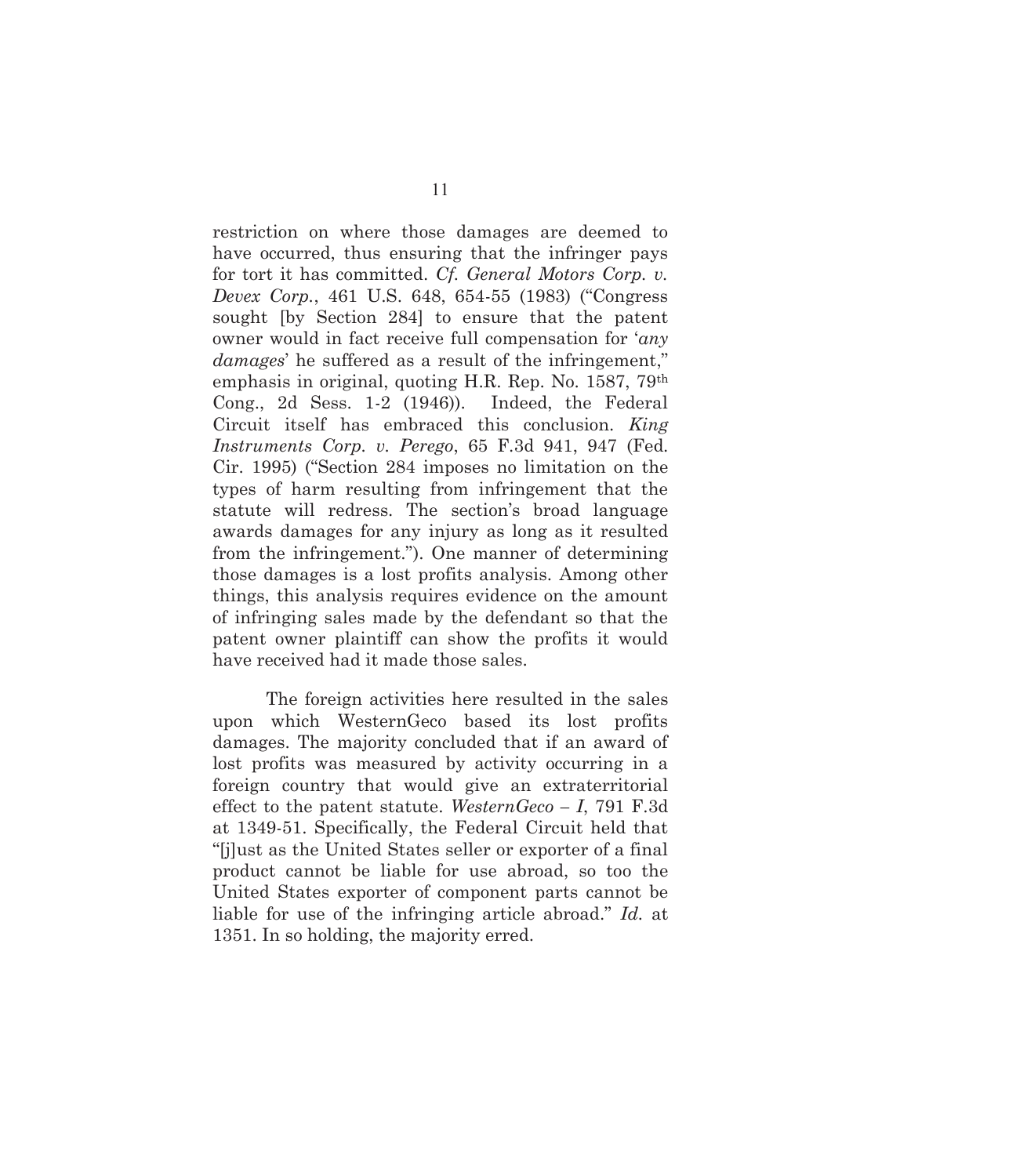Of particular relevance to the present case, both this Court and the Federal Circuit have relied at least in part, on foreign sales in the calculation of damages based on domestic infringement. For example, in *Goulds' Mfg. Co. v. Cowing*, 105 U.S. 253 (1881), the Court included the sale of pumps used in both the U. S. and Canada as a basis for the lost profits damage calculations. Similarly, in *R.R. Dynamics, Inc. v. A. Stucki Co.*, 727 F.2d 1506, 1519 (Fed. Cir. 1984), the Federal Circuit held that "the award includes royalties for 1,671 carsets sold to foreign customers for installation in truck assemblies in foreign countries." The court further held that infringement was complete when the carsets were made in the U.S., and that "[w]hether those carsets were sold in the U.S. or elsewhere is therefore irrelevant." *Id*.

This precedent establishes that foreign activities may be considered in relation to damage calculations, provided there is a connection between those foreign activities and instances of domestic infringement. These considerations follow from § 284's express requirement that a court "*shall* award the claimant damages *adequate to compensate for the infringement*," 35 U.S.C § 284 (emphasis added), along with this Court's recognition that when promulgating § 284, Congress sought to ensure that the patent owner would receive full compensation for any damages arising from the infringement. *General Motors Corp.*, *supra*, 461 U.S. at 654–55.

When determining lost profits, the patent statutes provide that an issued patent has "the attributes of personal property." 35 U.S.C. § 261. Patent infringement is a tort. *See*, *e.g.*, *Schillinger v.*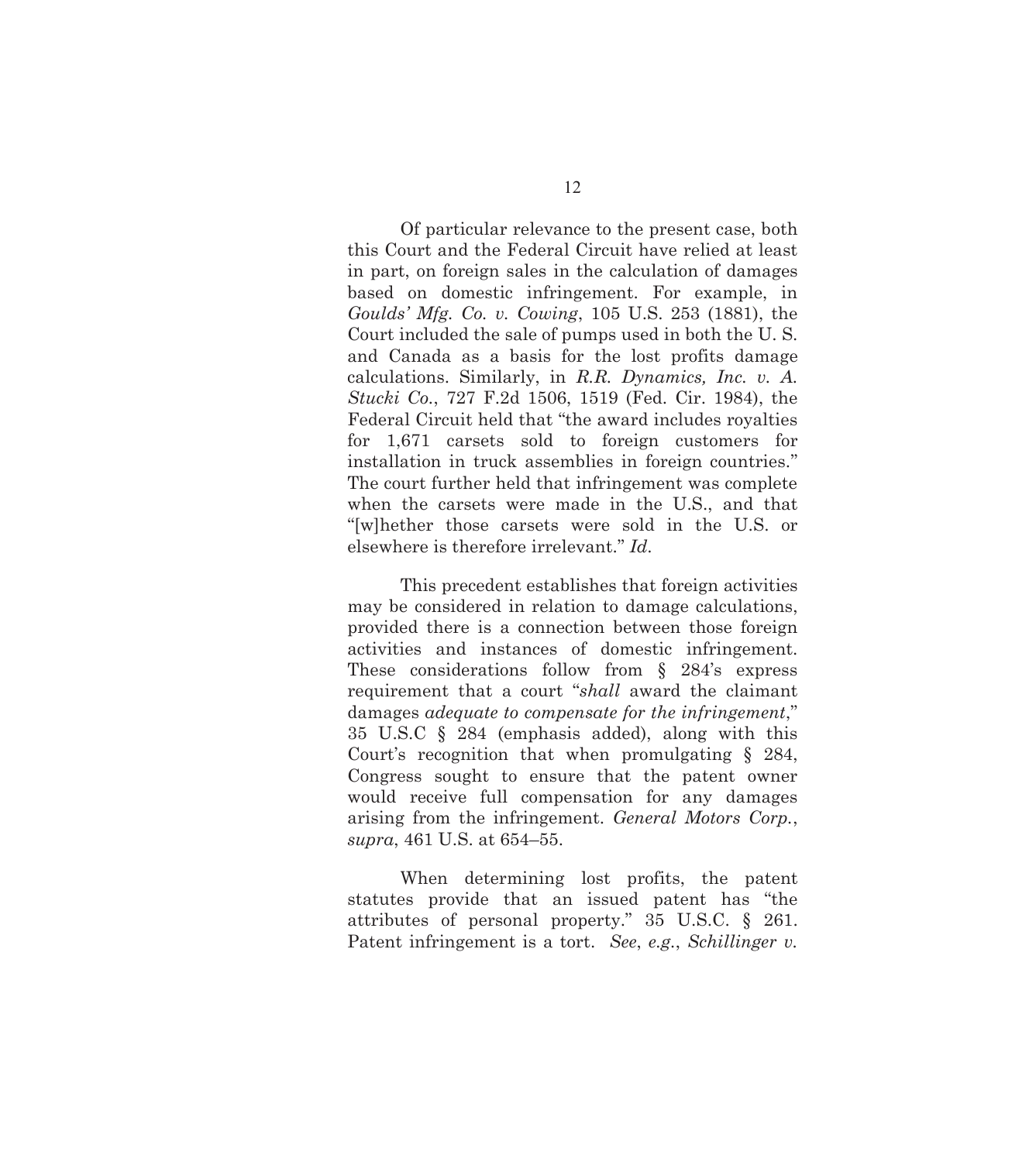*United States*, 155 U.S. 163 (1894). Thus, the traditional "but for" tort law test is useful in determining the amount of damages. In tort law, compensatory damages are used to put the injured party in the same position she would have been had the tort not been committed. The Federal Circuit too has recognized this principle. *Mentor Graphics Corp. v. Eve-USA, Inc.,* 851 F.3d 1275, 1284 (Fed. Cir. 2017) ("Compensatory damages are a staple across most every area of law. And compensatory damages under the patent statute, which calls for damages adequate to compensate the plaintiff for its loss due to the defendant's infringement, should be treated no differently than the compensatory damages in other fields of law." Citing *Livesay Window Co. v. Livesay Indus., Inc.,* 251 F.2d 469, 471 (5th Cir. 1958)). This Court has noted that the "but for" damages a patentee must establish answer the question "had the Infringer not infringed, what would Patent Holder-Licensee have made?" *Aro Mfg. Co. v. Convertible Top Replacement Co.*, 377 U.S. 476, 507 (1964), quoting *Livesay Window*, *supra*, 251 F.2d at 471. The patent damages statute is consistent with the damages approach taken in tort law.

At trial, the parties addressed lost profits by following the "but for" approach laid out 40 years ago in *Panduit Corp. v. Stahlin Bros. Fibre Works, Inc.*, 575 F.2d 1152, 1156 (6th Cir. 1978). As the district court noted, the evidence presented to the jury "satisfies the *Panduit* test, which creates a presumption of 'but for' causation when met." *WesternGeco L.L.C. v. ION Geophysical Corp.*, 953 F.Supp.2d 731, 756 (S.D.Tx. 2013). The long accepted *Panduit* test requires the patent owner to prove: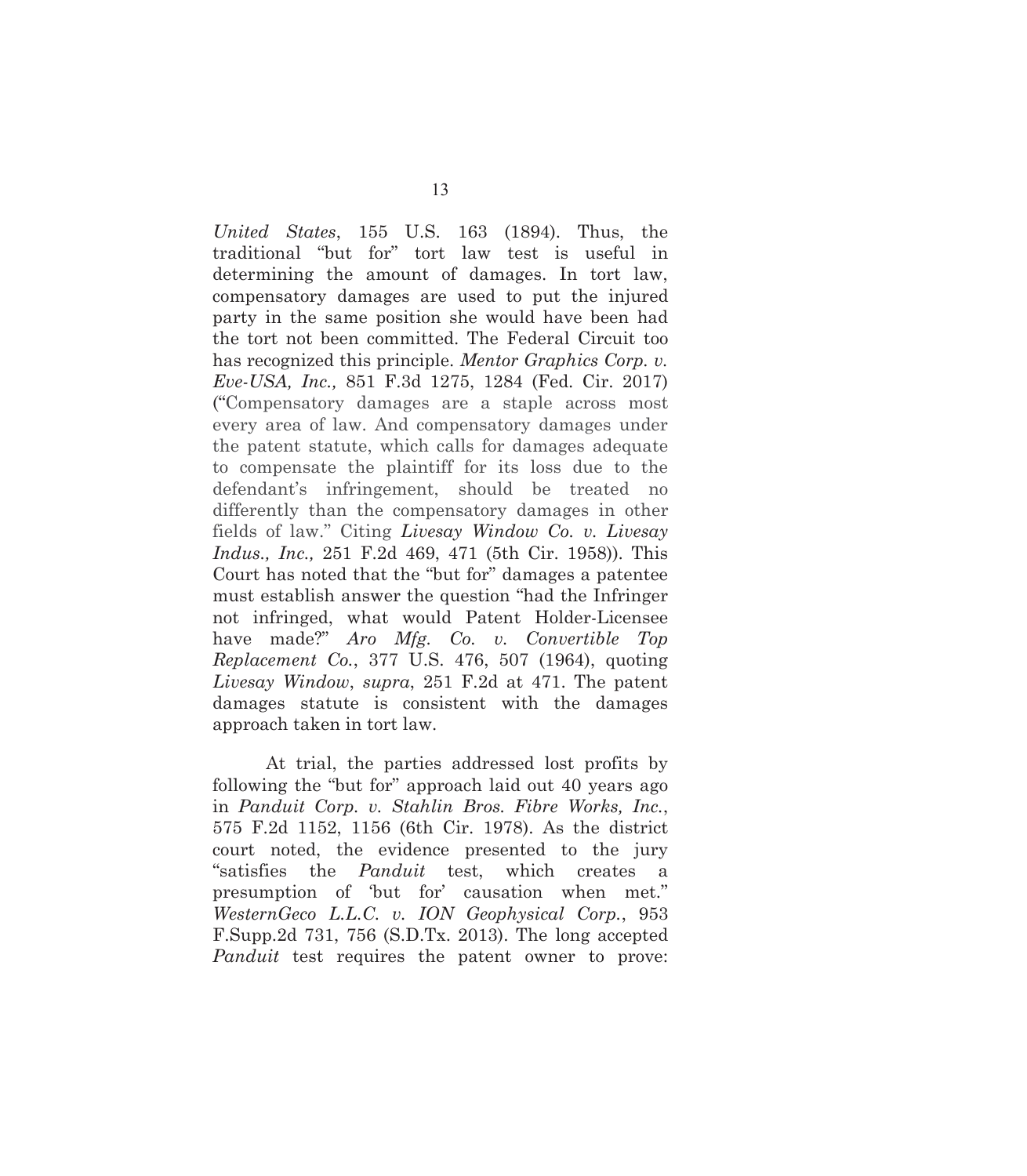(i) demand for the patented product, (ii) absence of acceptable non-infringing substitutes, (iii) the patent owner's manufacturing and marketing capability to exploit the demand, and (iv) the amount of the profit the patent owner would have made. *Panduit*, 575 F.Supp.2d at 1156; *see e.g., State Industries, Inc. v. Mor-Flow Industries, Inc.*, 883 F.2d 1573, 1577 (Fed. Cir. 1989) (referring to the *Panduit* test as a "standard way of proving lost profits" and stating that "we have accepted it as a nonexclusive standard for determining lost profits." Citations omitted); *Mentor Graphics, supra,* 851 F.3d at 1284-85 (The *Panduit* test is "[o]ne 'useful but nonexclusive' method to establish the patentee's entitlement to lost profits. . ." (citations omitted).

The Federal Circuit did not address the evidence that the district court held supported a lost profits award under *Panduit*; instead, the appellate court found that an award of lost profits based on foreign activity would be an extraterritorial application of the patent laws.

But, the patent damage statute has no express territorial limitation. Rather the statute is aimed at addressing the amount of recovery that a successful patent owner "shall" receive. Had Congress wanted to limit the application of Section 284 to events occurring only in the U.S., it could have amended that statute at the same time it enacted Section 271(f) in response to the Court's decision in *Deepsouth Packing Co. v. Laitram Corp.*, 406 U.S. 518 (1972). That decision held that under the infringement statutes applicable then, infringement was avoided if parts of a patented product were shipped to foreign countries where they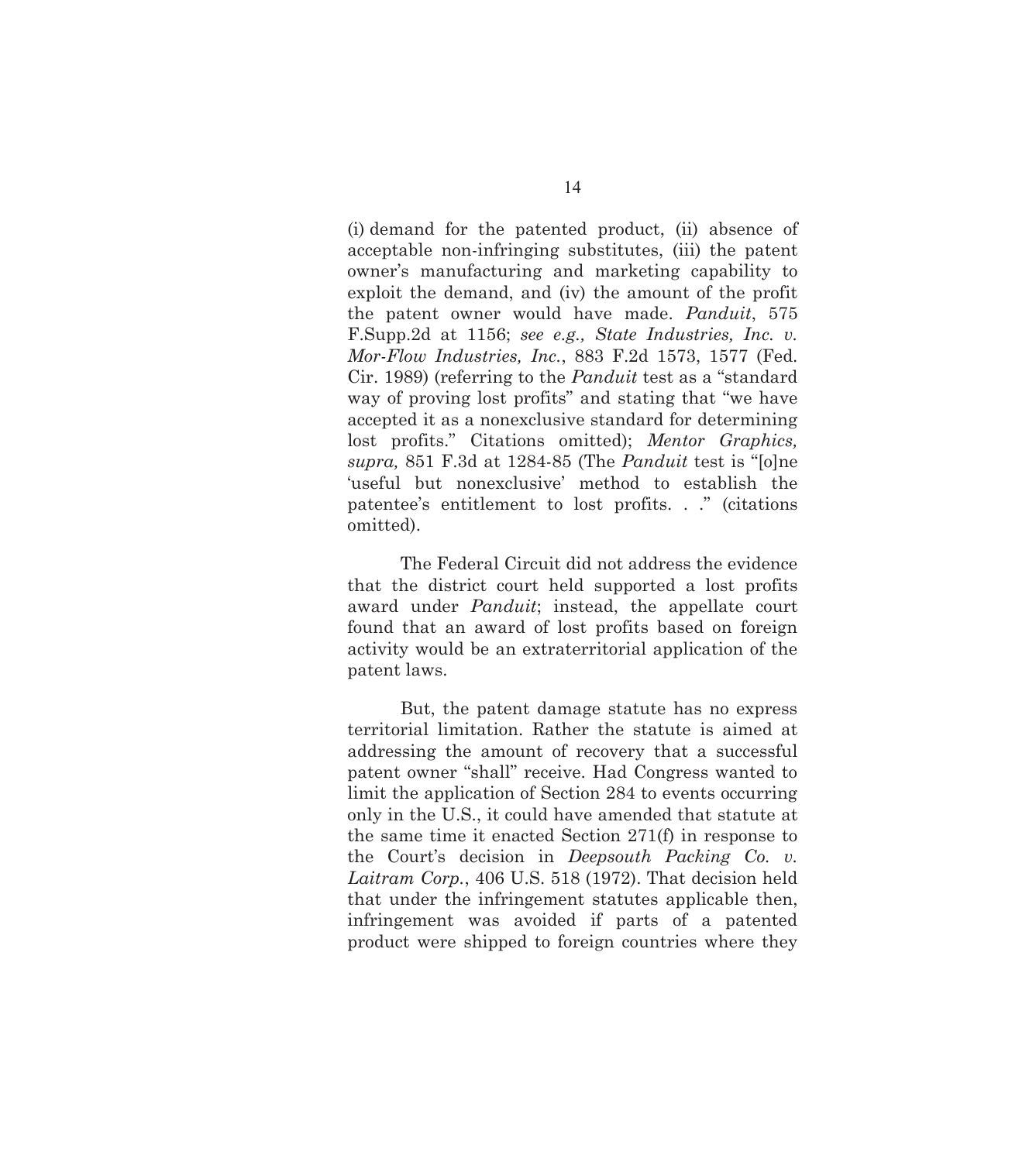were then combined to form the patented product. But Section 271(f) nullified the effect of *Deepsouth*.

Congress, however, did not amend the damages Section 284 to add a territorial limitation, even though Section 271(f) envisioned that there would be activity in foreign countries that would result in an infringement within the U.S. The Federal Circuit's prohibition of applying Section 284 to foreign activities, in connection with Section 271(f) infringement, negates Section 271(f), and will, if this Court affirms, require a Congressional do-over to ensure that the full scope of Sections 271(f) and 284 is available to patent owners.

The Court pre-saged the question presented here in *eBay Inc. v. MercExchange LLC*, 547 U.S. 388 (2006), which addressed the appropriateness of the Federal Circuit's unique "general rule" regarding issuance of permanent injunctions, ultimately reversing the court and finding that the principles of equity apply to issuance of injunctions in patent infringement matters. *eBay*, 547 U.S. at 393-94. There, the Court stated:

> To be sure, the Patent Act also declares that "patents shall have the attributes of personal property," § 261, including "the right to exclude others from making, using, offering for sale, or selling the invention,"  $\S$  154(a)(1). According to the Court of Appeals, this statutory right to exclude alone justifies its general rule in favor of permanent injunctive relief. 401 F. 3d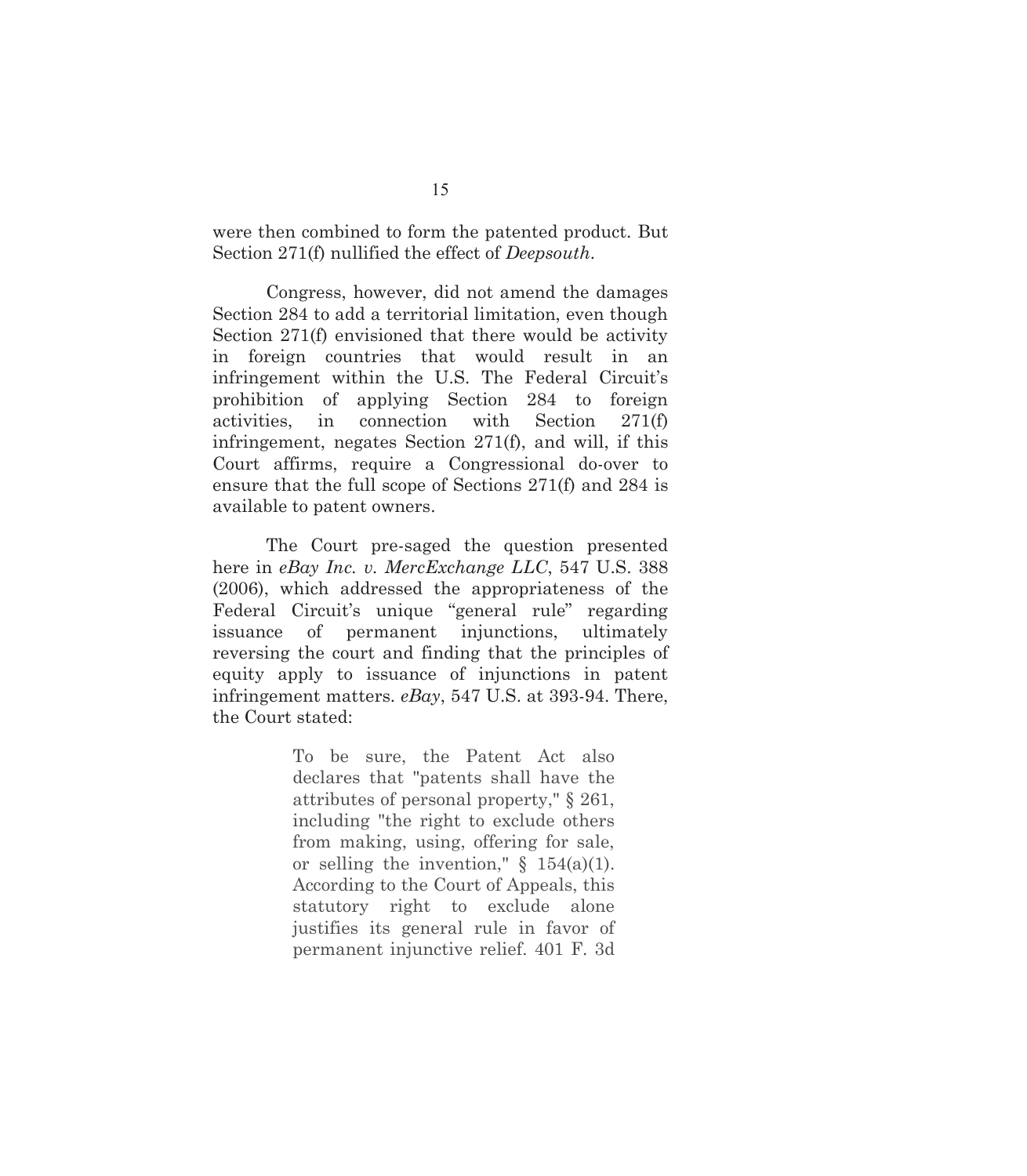at 1338. *But the creation of a right is distinct from the provision of remedies for violations of that right.* (*Id.* at 392, emphasis added)

Here, ION's violation of Section 271(f) created the WesternGeco's right to recover damages under the distinct damages statute, Section 284. By appreciating this distinction between liability and damages, and that Section 271(f) tied domestic infringement to additional activities occurring outside the U.S., there is no impermissible extraterritorial application of the U.S. patent laws. Here, the lost profits outside the U.S. that are sufficiently related to the domestic infringement can be used to determine the amount of damages adequate to compensate WesternGeco for infringement of its patents. *WesternGeco – I*, 791 F.3d at 1354-56, Judge Wallach dissenting-in-part; *WesternGeco – II*, 837 F.3d at 1365-67, Judge Wallach dissenting-in-part.

Where the majority strayed was in failing to recognize the distinction between liability and damages. The liability judgment, affirmed by the Federal Circuit, was based solely on ION's actions in the U.S. with no extraterritorial application of U.S. law. Had the court appreciated the distinction between liability and damages, it undoubtedly would have applied the patent damages statute in the traditional manner. That statute mandates that a successful patent owner "shall" be awarded "damages adequate to compensate for the infringement." 35 U.S.C.§ 284.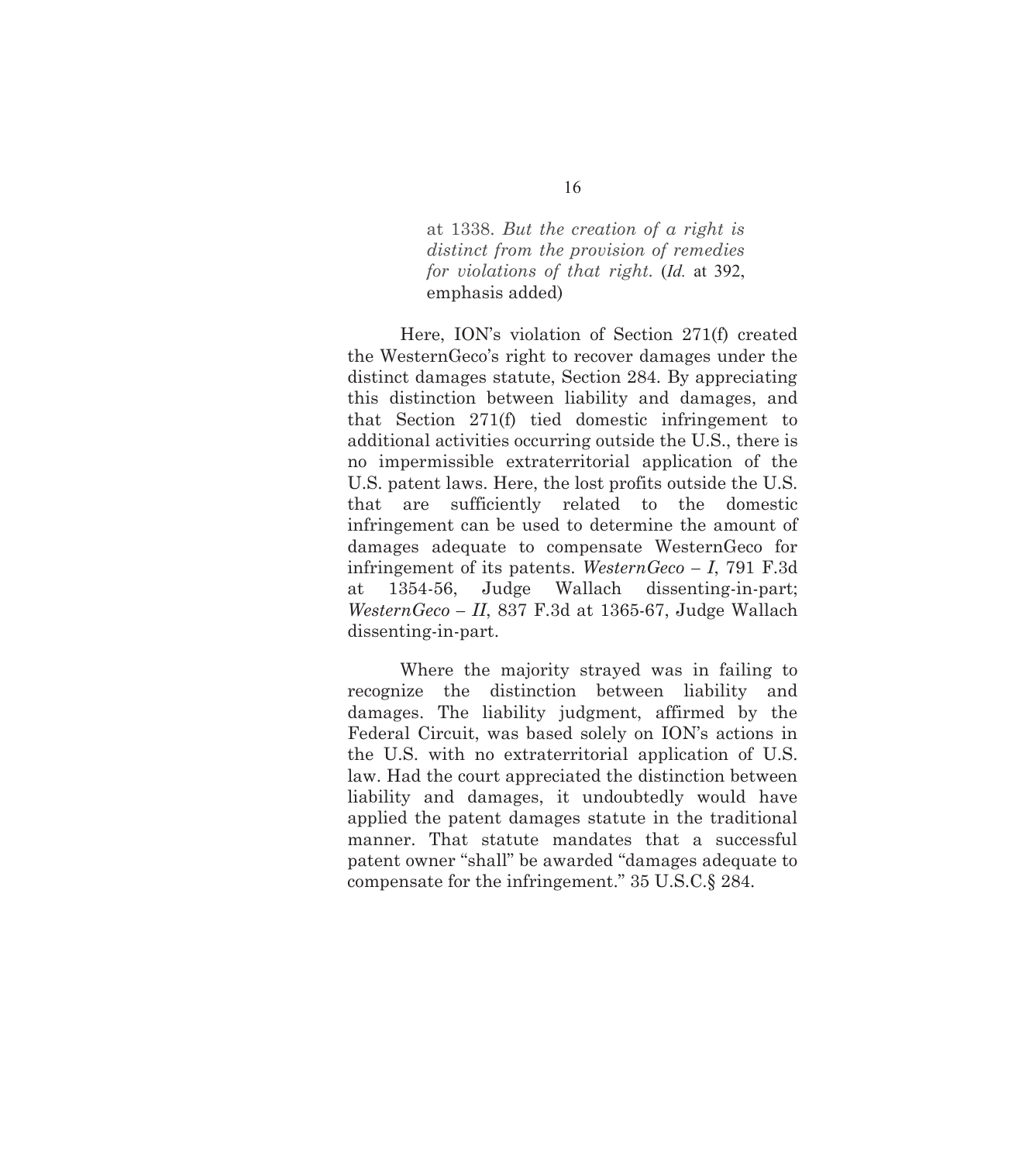### **D. The Federal Circuit's Refusal to Permit Lost Profits for Section 271(f) Liability Will Have a Significant Adverse Impact on U.S. Businesses**

The Federal Circuit's decision is likely to have a significant adverse impact on patenting and global trade practices.

The *quid pro quo* for obtaining a U.S. patent is the disclosure of the invention "in such full, clear, concise, and exact terms as to enable any person skilled in the art . . . to make and use the same . . ." 35 U.S.C. § 112(a). Patent applicants and owners recognize that the detailed nature of these disclosures allows the public to understand the inventions. The disclosure also advances science and technology by encouraging others to improve the disclosed inventions or to devise approaches that might avoid infringement but be competitive with the patented invention.

If allowed to stand, the Federal Circuit's decision of no lost profits damages for a Section 271(f) infringement will cause patent applicants and patent owners having an international business reach to rethink the desirability of seeking and obtaining patents. In particular, there are classes of inventions in which the reliance on trade secret laws and confidentiality (*i.e.*, non-disclosure) agreements may be used to keep the details of the inventions out of the public domain while affording the owners a distinct competitive advantage that other companies could not match. Taking this approach could be beneficial to the owner of the invention, but detrimental to the public at large. Ensuring that the patent owner can obtain its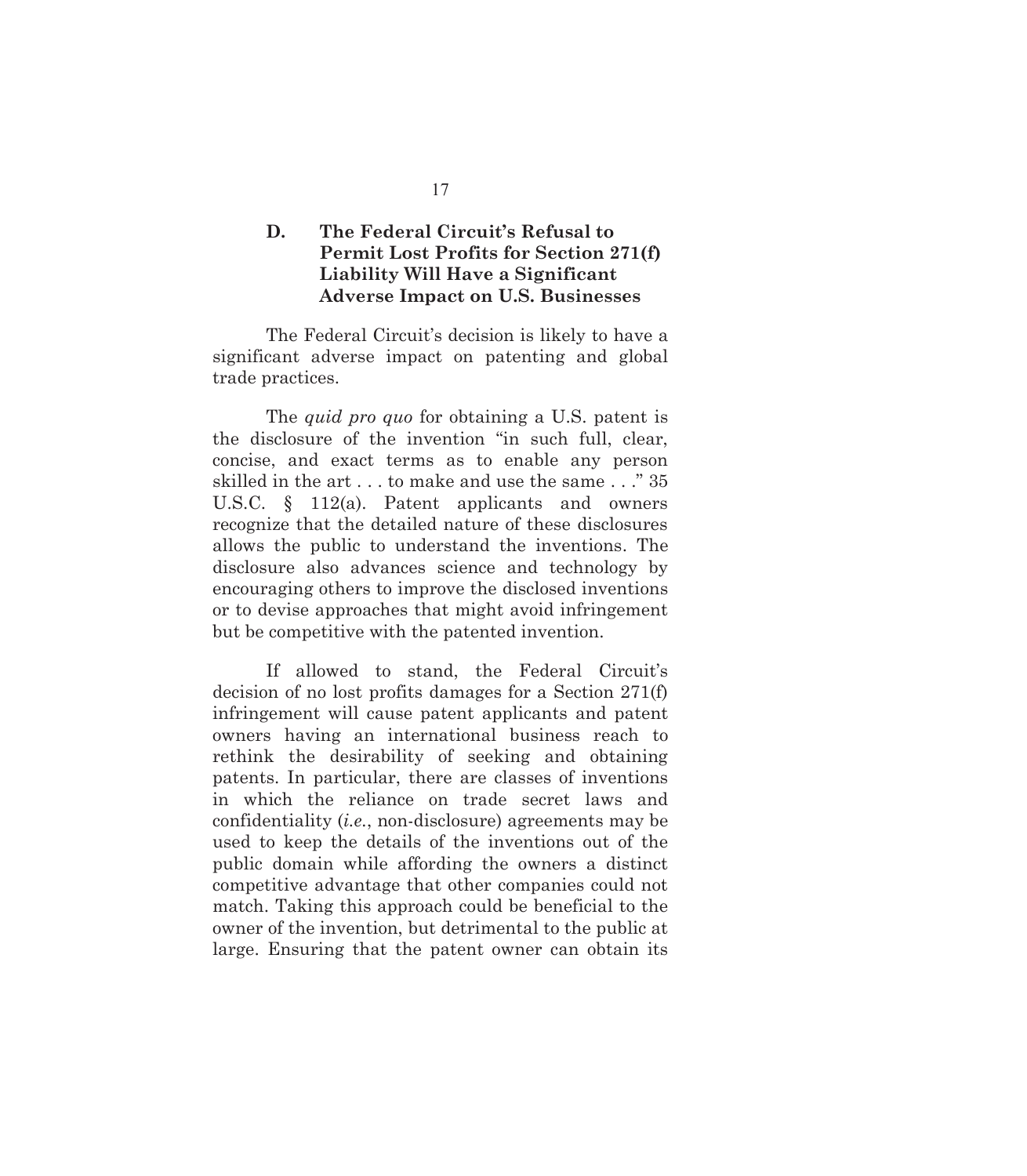proven lost profits damages for Section 271(f) infringements incentivizes inventors and businesses to seek patents and disclose the details of their inventions to the public.

Similarly, a company having an international business and a patent portfolio covering the products it sells may have to consider whether the Federal Circuit's decision, if affirmed, will affect the monetary value of that portfolio. That company may not be able to obtain the amount of damages adequate to compensate for the Section 271(f) infringement.

Finally, the appellate court's decision will incentivize some companies to manufacture component parts in the U.S. and ship them off-shore for assembly, knowing that any damages that might be levied for a Section 271(f) infringement would exclude any of the patentee's lost profits. Surely, that is *not* the intent of the patent damages statute. Under Section 284, a patent owner shall be awarded "damages adequate to compensate for the infringement, but in no event less than a reasonable royalty for the use of the invention by the infringer." The appellate court's ruling improperly makes a reasonable royalty award the "ceiling" and not the "floor" under Section 284.

In any event, U.S. and foreign attorneys aware of the Federal Circuit's decision will likely be asked to advise U.S. and foreign clients as to what can be done in order to comply with or avoid the results of that decision, either as a patent owner or a potential Section 271(f) infringer. A reversal of the appellate court's decision will affirmatively reinforce the patent damages statute's requirement that the patent owner